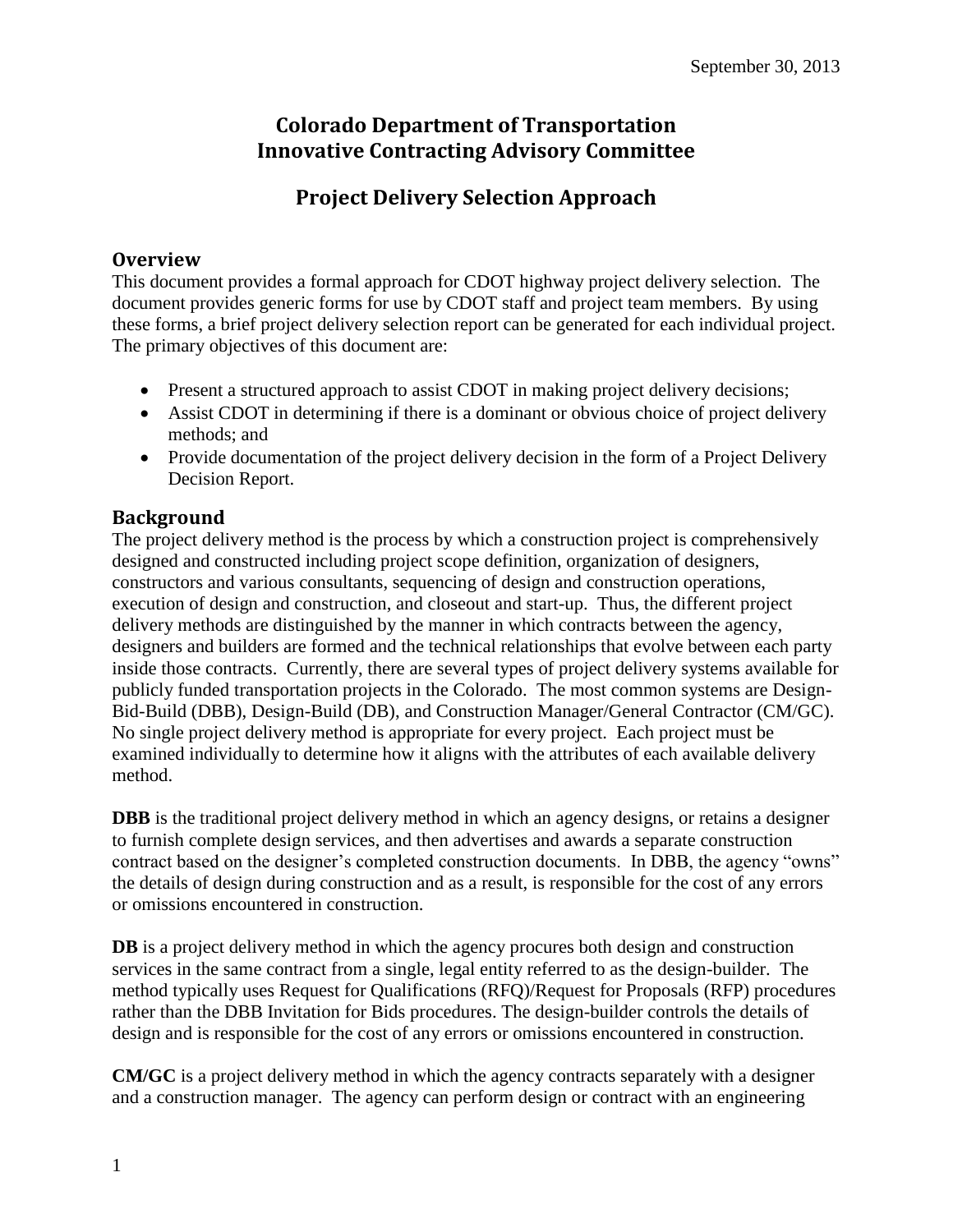firm to provide a facility design. The agency selects a construction manager to perform construction management services and construction works. The significant characteristic of this delivery method is a contract between an agency and a construction manager who will be at risk for the final cost and time of construction. Construction industry/Contractor input into the design development and constructability of complex and innovative projects are the major reasons an agency would select the CM/GC method. Unlike DBB, CM/GC brings the builder into the design process at a stage where definitive input can have a positive impact on the project. CM/GC is particularly valuable for new non-standard types of designs where it is difficult for the owner to develop the technical requirements that would be necessary for DB procurement without industry input.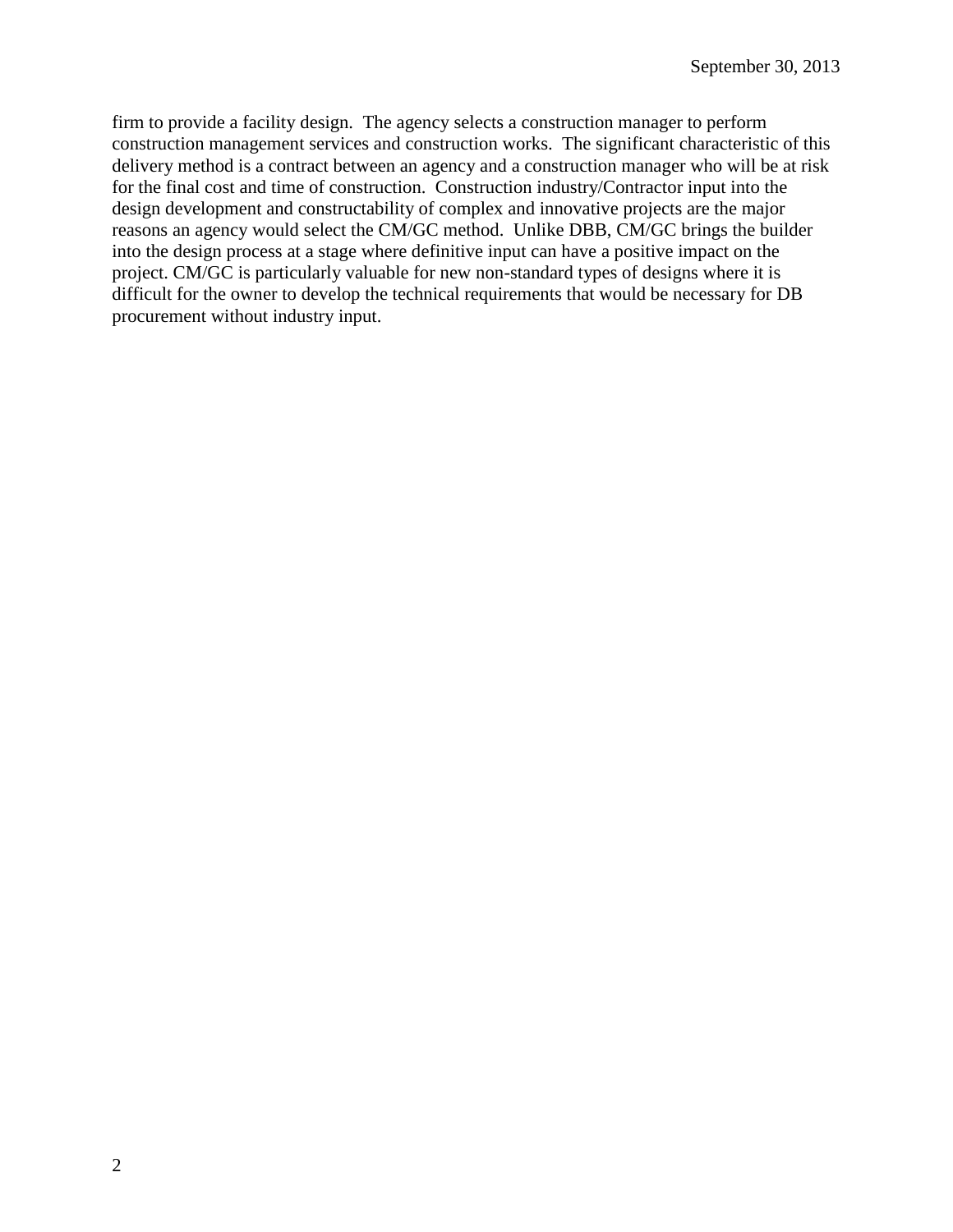## **Overview of the Project Delivery Selection Process**

The process is shown in the form of a flow chart below. It consists of the following activities:

- A. Describe the project and set the project goals
- B. Determine and review project dependent constraints
- C. Assess the primary factors (these factors most often determine the selection).
	- 1. Delivery Schedule
	- 2. Complexity & Innovation
	- 3. Level of Design (at the time of the project delivery procurement)
	- 4. Cost
- D. If the primary factors indicate there is a clear choice of the delivery method, then:
	- 5. Perform an initial risk assessment for the desired delivery method to ensure that risks can be properly allocated and managed, and
- E. Perform a brief pass/fail analysis of the secondary factors to ensure that they are not relevant to the decision.
	- 6. Staff Experience/Availability (Owner)
	- 7. Level of Oversight and Control
	- 8. Competition and Contractor Experience
- F. If steps B, C  $\&$  D do not result in clear determination of the method of delivery then perform a more rigorous evaluation of all eight factors against the three potential methods of delivery (DBB, DB and CM/GC).

Typically the entire selection process can be completed by the project team in a 4 hour workshop session, if team member have individually performed assessments before the workshop.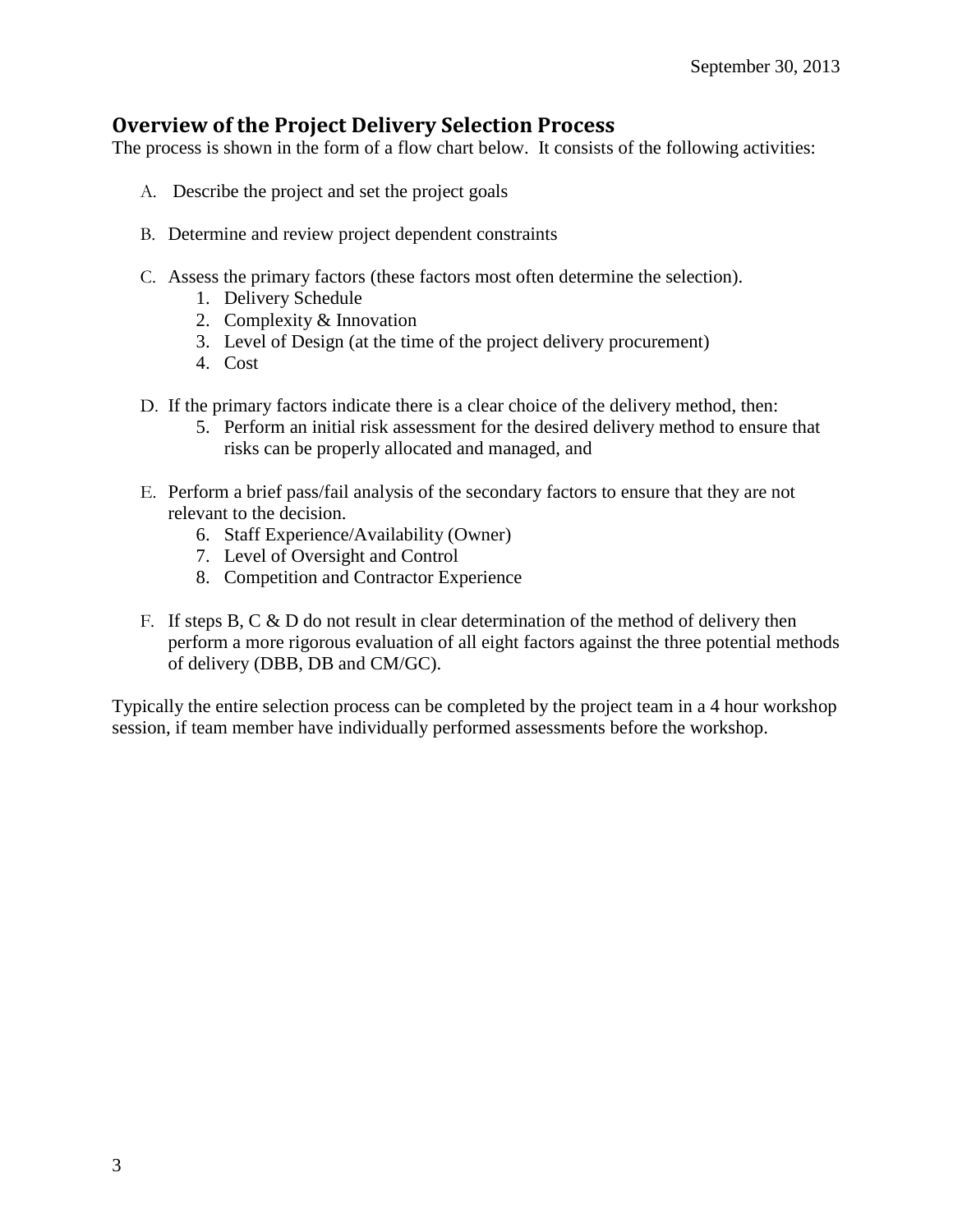

**CDOT Project Delivery Selection Flowchart**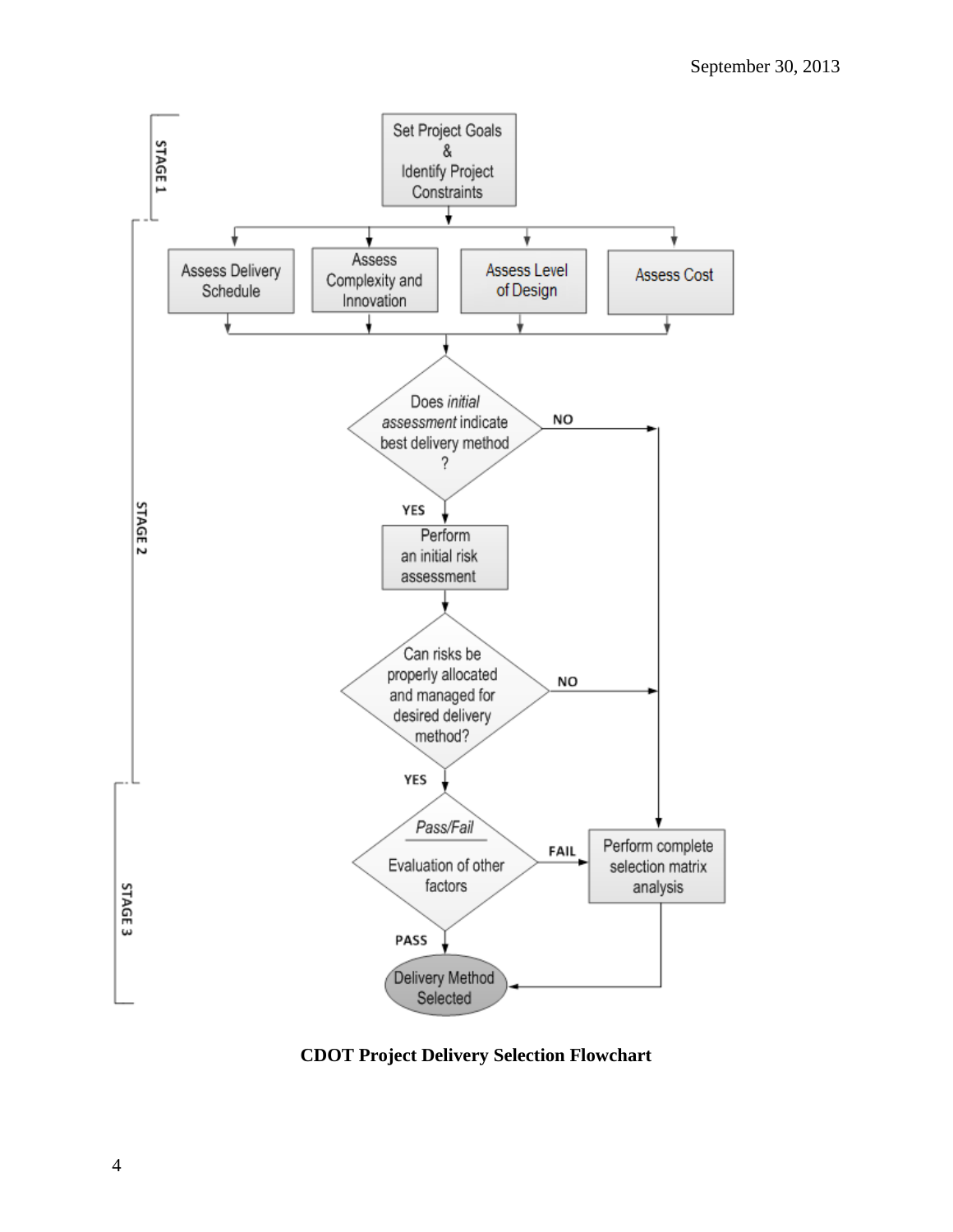The following forms and appendices are included to facilitate this process.

## **Project description checklist**

Provide information on the project that is using this tool. This includes size, type, funding, risks, complexities, etc. All information should be developed for the specific project.

## **Project Goals worksheet – including example project goals**

A careful determination of the project goals is an instrumental first step of the process that will guide both the selection of the appropriate method of delivery as well as the specific delivery procurement process and implementation of the project.

## **Project Constraints worksheet (Go / No-Go Decisions)**

Carefully review all possible constraints to the project. These constraints can potentially eliminate a project delivery method before the evaluation process begins.

## **Project Delivery Selection Matrix Summary**

The Project Delivery Selection Matrix Summary summarizes the assessment of the eight Evaluation Factors for the three delivery methods. The form is qualitatively scored using the scoring provided in table 1 below.

#### **Table 1 - Factor Evaluation Scoring Key**

- **+ +** Most appropriate delivery method
- **+** Appropriate delivery method
- **–** Least appropriate delivery method
- **X** Fatal Flaw (discontinue evaluation of this method)
- **NA** Factor not applicable or not relevant to the selection

The form also includes a section for comments and conclusions.The completed Project Delivery Selection Matrix Summary should provide an executive summary of the key reasons for the selection of the method of delivery**.**

## **Workshop Blank Form**

This form can be used by the project team for additional documentation of the process. In particular it can be used to elaborate on Evaluation Factor 4. "Initial Project Risk Assessment".

## **Evaluation Factor Project Delivery Method Opportunity/Obstacle Summary**

These forms are used to summarize the assessments by the project team of the opportunities and obstacles associated with each delivery method relative to each of the eight Evaluation Factors. The bottom of each form allows for a qualitative conclusion using the same notation as described above. Those conclusions then are transferred to the **Project Delivery Selection Matrix Summary.**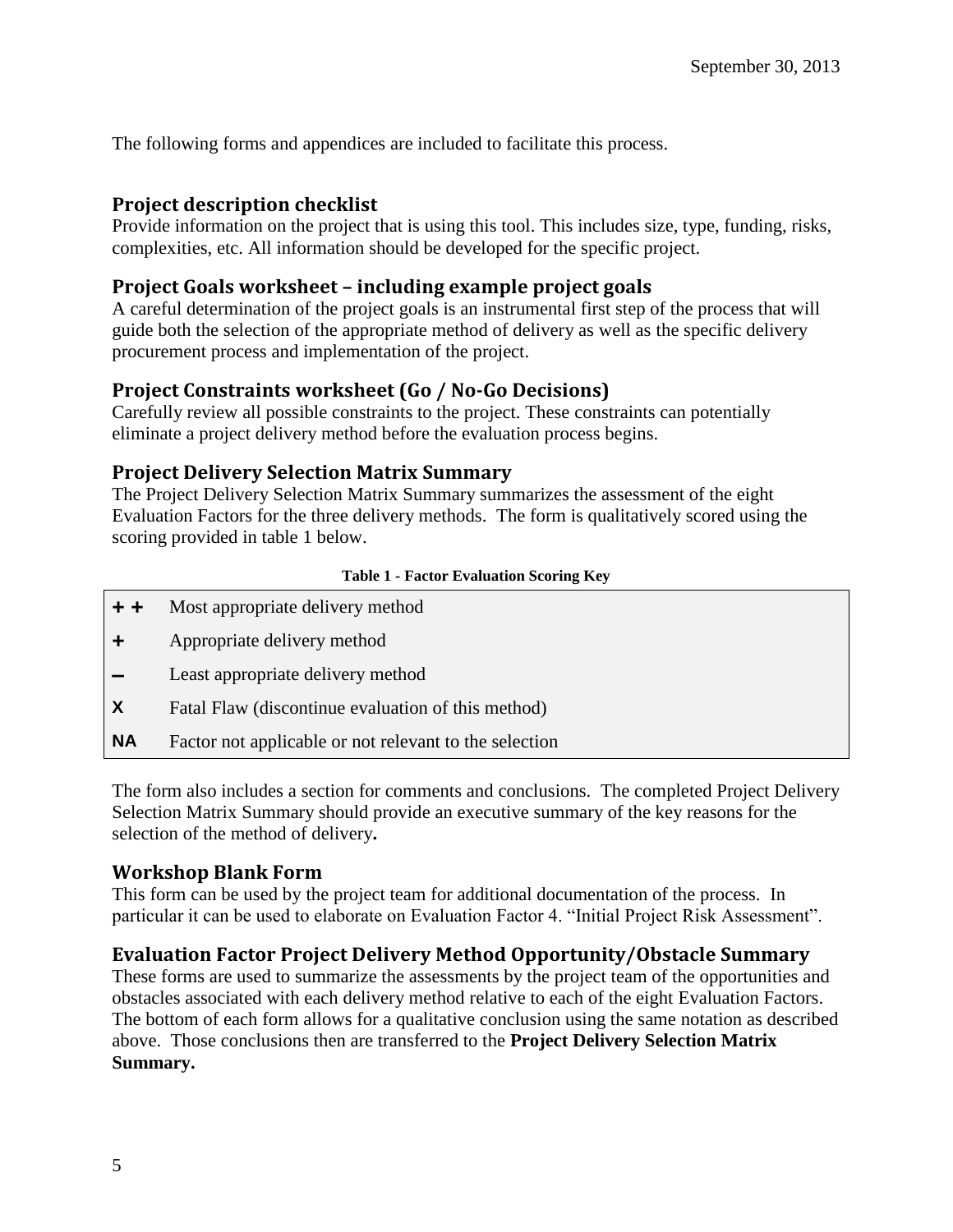## **Appendix – Opportunity/Obstacle Checklists**

These forms provide the project team with guidance concerning typical delivery method opportunities and obstacles associated with each of the eight Evaluation Factors. However, these checklist include general information and are not an all-inclusive checklist. Use the checklists as a supplement to developing project specific opportunities and obstacles.

## **Appendix – Initial Risk Assessment Guidance**

Because of the unique nature of Evaluation Factor 4. "Initial Project Risk Assessment", the Appendix provides the project team with additional guidance for evaluation of that factor including: Typical CDOT Transportation Project Risks; a General Project Risks Checklist; and a Risk Opportunities/Obstacles Checklist.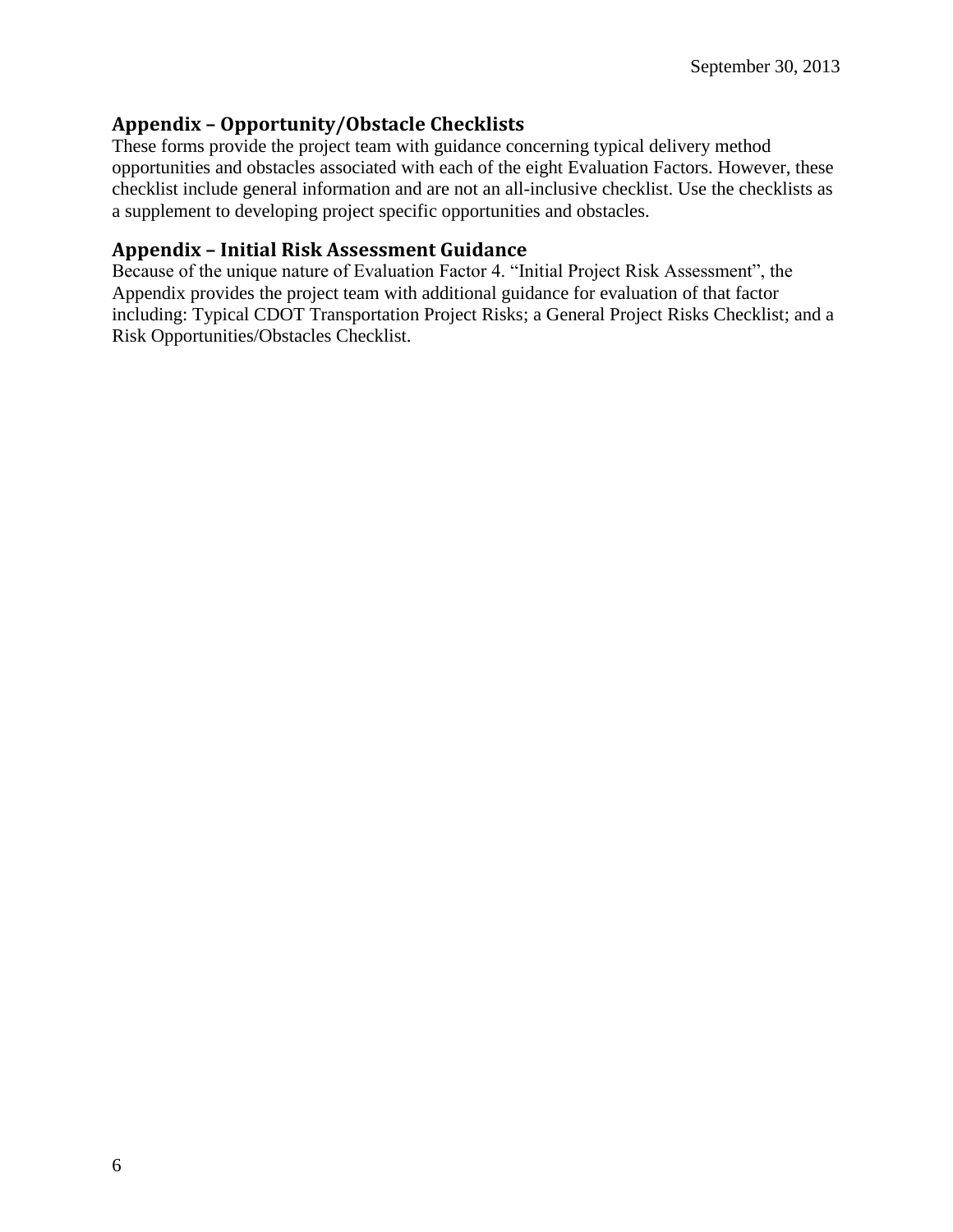## **Project Description Checklist**

The following items should be considered in the project description as applicable. Other items can be added if they influence the project delivery decision. Relevant documents can be added as appendices.

- **Project Name** 
	- o Lamar Reliever Route
- $\Box$  Location
	- o US 287 at Lamar
- **E**stimated Budget
	- o Current Budget Allocation \$3,300,000
	- o Amount for this RFP \$2,500,000
	- o Overall estimated budget for construction and design \$60-\$70 mil
- □ Estimated Project Delivery Period
	- o January 2014 December 2015
- $\Box$  Required Delivery Date (if applicable)
- $\Box$  Source(s) of Project Funding
	- o \$3.3 mil
	- o \$5 mil FASTER Safety FY16 US 50
	- o \$5 mil FASTER Safety FY 16 Lamar Reliever Route
	- o \$5 mil FASTER Safety FY17 Lamar Reliever Route
- **Project Corridor** 
	- o US 287 Strategic Corridor
	- o Ports to Plains
- $\Box$  Major Features of Work pavement, bridge, sound barriers, etc.
	- o New construction of 9.5 miles of Embankment, ABC, PCCP, interchanges including structures, major and minor hydraulic structures, Signing, seeding, mulching, and striping
- $\Box$  Major Schedule Milestones
- $\Box$  Major Project Stakeholders
	- o CDOT, City of Lamar, Prowers County
- $\Box$  Major Challenges (as applicable)
	- o Meet mitigation requirements of EA
	- o Public meetings
	- o Build Public Consensus
	- o ROW acquisition and preservation
	- o Develop constrained funding plan
	- o
	- o With Right of Way, Utilities, and/or Environmental Approvals
	- o During Construction Phase
- $\Box$  Main Identified Sources of Risk
- □ Safety Issues
	- o Existing Safety issues identified in EA
- $\Box$  Sustainable Design and Construction Requirements.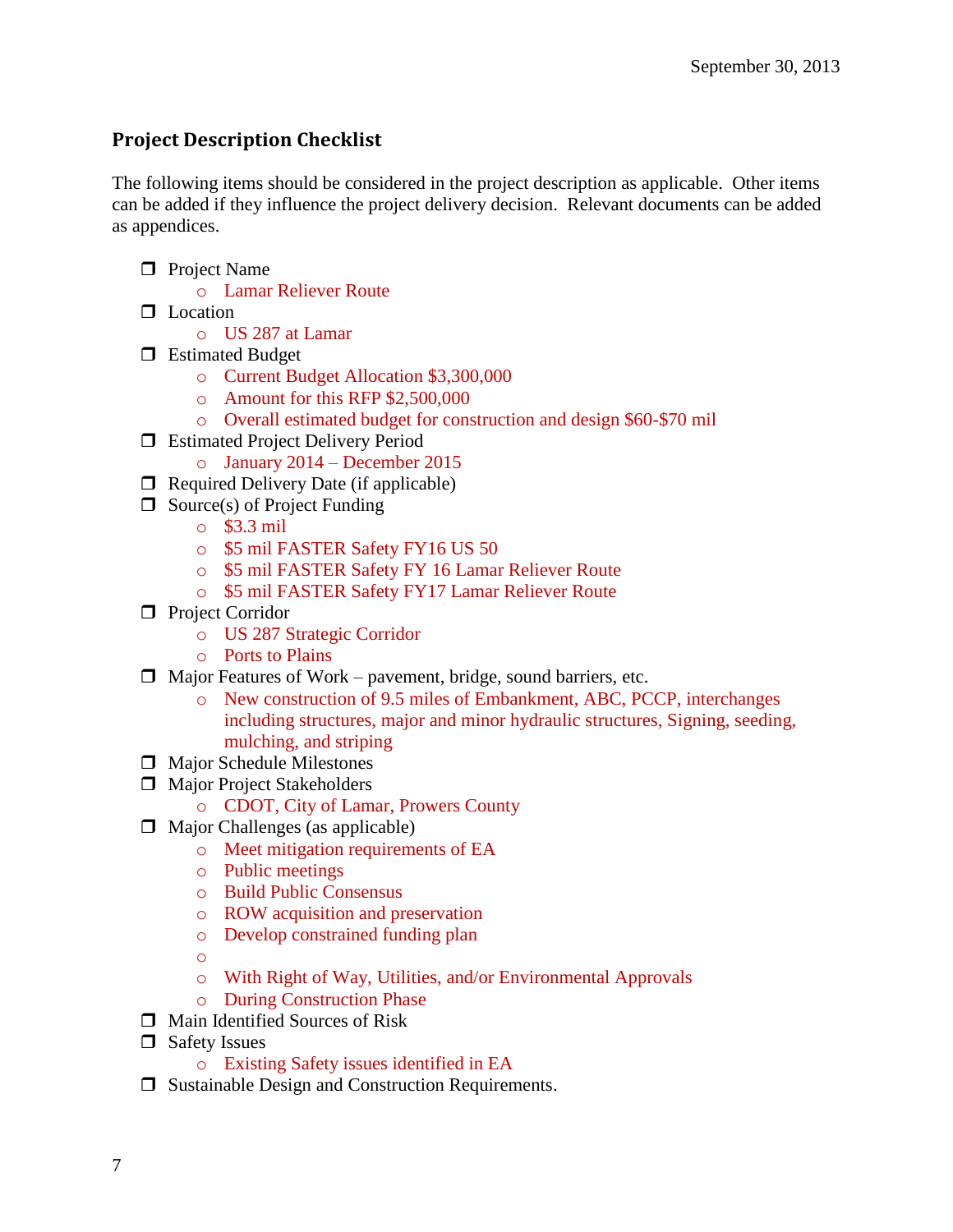## **Project Goals**

An understanding of project goals is essential to appropriate project delivery selection. Typically, the project goals can be defined in three to five items. Examples are provided below,<sup>1</sup> but the report should include project-specific goals. These goals should remain consistent over the life of the project.

Project-Specific Goals

- 1. Goal #1 Develop a project Innovative Phase Plan (IPP) based on potential funding streams.
- 2. Goal #2 Maintain Communication and good relationships with community and Local Agencies regarding ways to finding signage and access to Lamar
- 3. Goal #3 Maintain communication with other primary partners…Colorado Motor Carriers, RR, PTP, etc…
- 4. Goal #4 Maximize the project scope and improvements
- 5. Goal #5 Provide a project with high quality design and construction

 $\overline{a}$ <sup>1</sup> Generic Project Goals Schedule

- Minimize project delivery time
- Complete the project on schedule
- Accelerate start of project revenue

Cost

- Minimize project cost
- Maximize project budget
- Complete the project on budget
- Maximize the project scope and improvements within the project budget

Quality

- Meet or exceed project requirements
- Select the best team
- Provide a high quality design and construction constraints
- Provide an aesthetically pleasing project

Functional

- Maximize the life cycle performance of the project
- Maximize capacity and mobility improvements
- Minimize inconvenience to the traveling public during construction
- Maximize safety of workers and traveling public during construction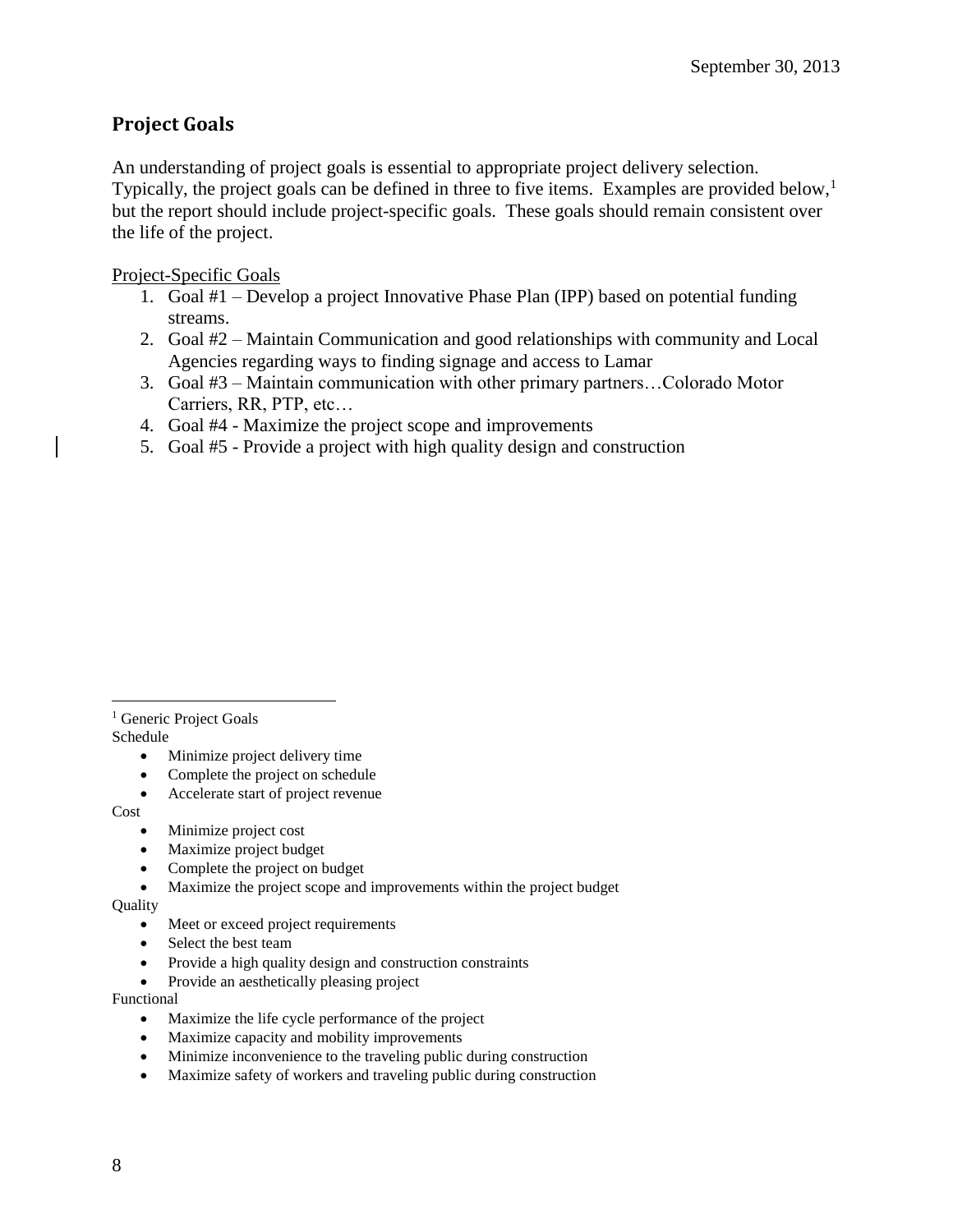## **Project Constraints**

There are potential aspects of a project that can eliminate the need to evaluate one or more of the possible project delivery methods. General constraints are provided, but it is critical to identify constraints that are project specific.

### **Constraints**

- Source of Funding Full funding for construction is not identified
- Schedule constraints RR Agreements. Coordination with Ditch Companies.
- ROW acquisition
- New structure over Arkansas River
- Realignment of US 50 east of Lamar
- Port of Entry Relocation
- IGA/Discussions with City and County for devolvement of US 287 and US 50
- Federal, state, and local laws
- Achieving successful devolution of US 287/50 in Lamar city limits
- Coordinating local access points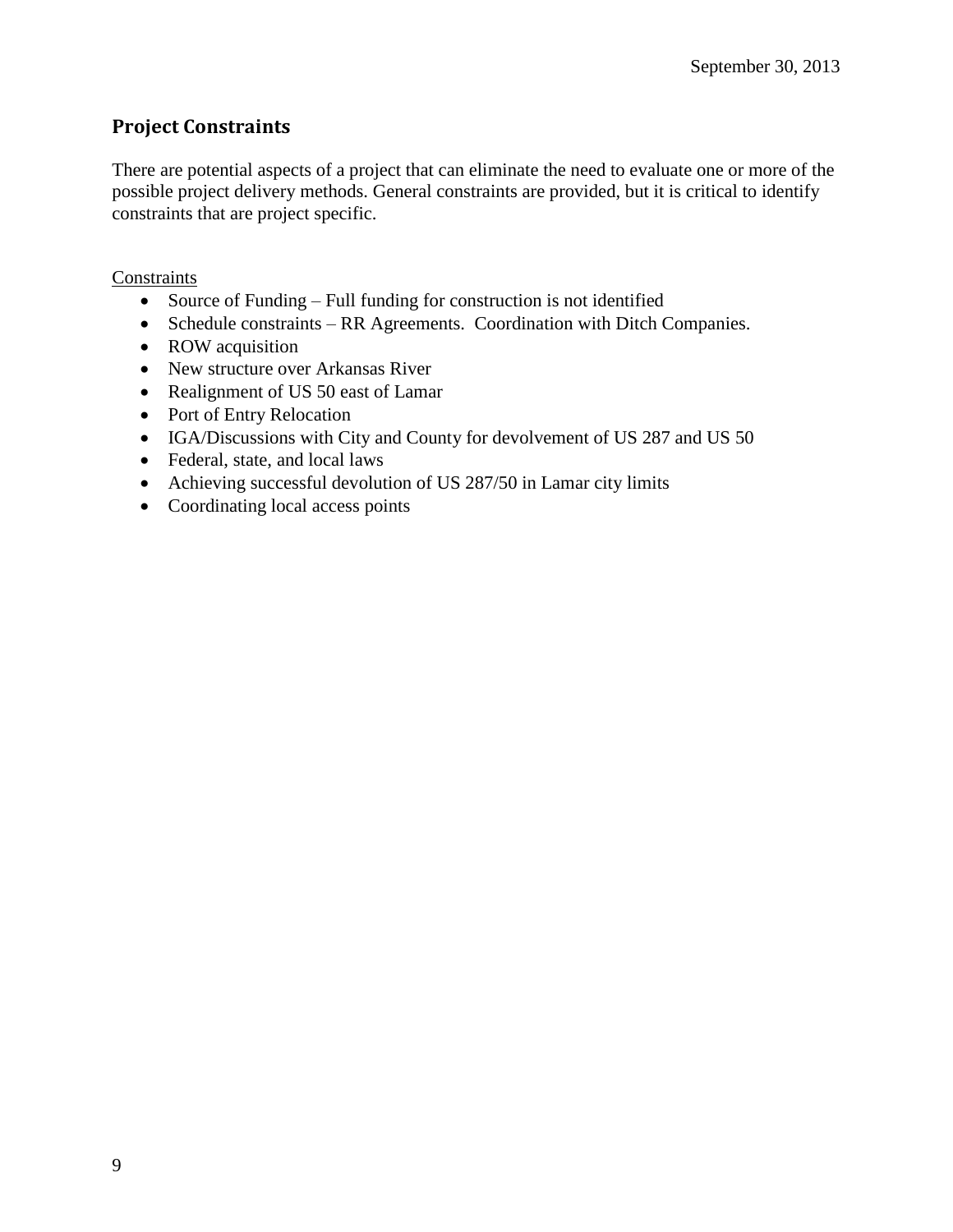## **Project Delivery Selection Matrix Summary**

Determine the factors that should be considered in the project delivery selection, discuss the opportunities and obstacles related to each factor, and document the discussion on the following pages. Then complete the summary below.

| PROJECT DELIVERY METHOD OPPORTUNITY/OBSTACLE SUMMARY |            |                |              |
|------------------------------------------------------|------------|----------------|--------------|
|                                                      | <b>DBB</b> | <b>DB</b>      | <b>CM/GC</b> |
| <b>Primary Evaluation Factors</b>                    |            |                |              |
| 1. Delivery Schedule                                 | $^{++}$    | $\ddot{}$      | X            |
| 2. Project Complexity & Innovation                   | $++$       | $\blacksquare$ |              |
| 3. Level of Design                                   | $++$       | +              |              |
| 4. Cost                                              | $\ddot{}$  | $++$           |              |
| 5. Perform Initial Risk Assessment                   | ++ (Pass)  |                |              |
| <b>Secondary Evaluation Factors</b>                  |            |                |              |
| 6. Staff Experience/Availability (Owner)             | Pass       |                |              |
| 7. Level of Oversight and Control                    | Pass       |                |              |
| 8. Competition and Contractor Experience             | Pass       |                |              |

- **+ +** Most appropriate delivery method
- **+** Appropriate delivery method
- **–** Least appropriate delivery method
- **X** Fatal Flaw (discontinue evaluation of this method)
- **NA** Factor not applicable or not relevant to the selection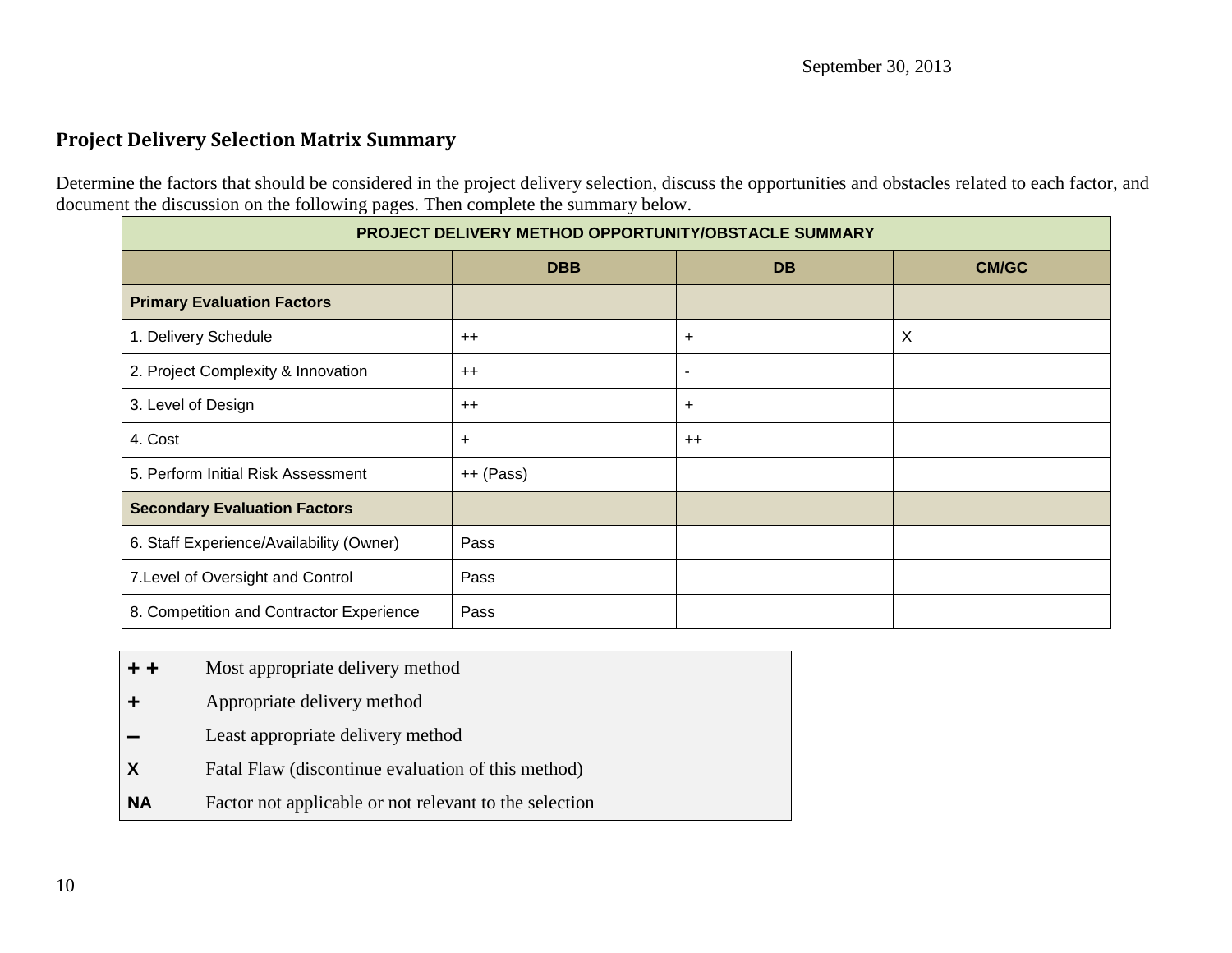## **Project Delivery Selection Matrix Summary Conclusions and Comments:**

Delivery Schedule identified CM/GC with a fatal flaw due to lack of identifiable construction funds and the ability for a Contractor to continue construction on a delayed or deferred schedule.

## INITIAL RISK ASSESSMENT

Potential items of risk

- Utilities Transmission line
- RR agreements
- $\bullet$  IGA's
- Ditch agreements
- ROW acquisition

Risk factors were assessed based on the guidance in this document. That analysis determined that no major risk was identified that would cause D/B/B to not be the preferred delivery method.

Based on this Assessment it was determined that Risk can be properly allocated and managed for the desired delivery method.

Factors 6 through 8 were Evaluated based on a Pass/Fail criteria and there were no apparent potential flaws that would prohinbit using D/B/B

Preferred delivery method is the D/B/B.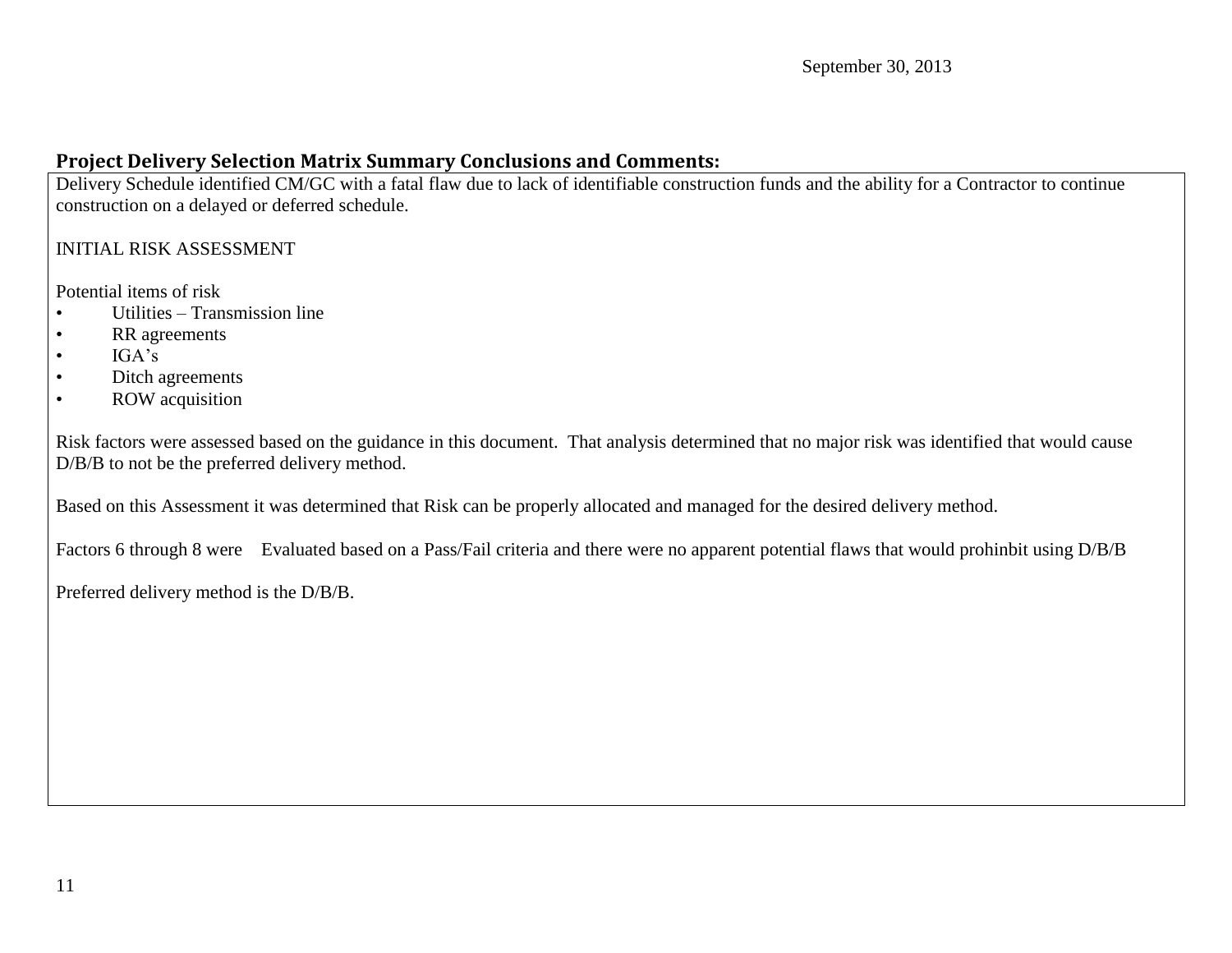## **Workshop Blank Form**

Selection conducted on September 30, 2013 at CDOT HQ

ATTENDANCE: Paul Westhoff Karen Rowe Kelly Melgoza Nabil Haddad Lisa Streisfeld Toni Whitfield - FHWA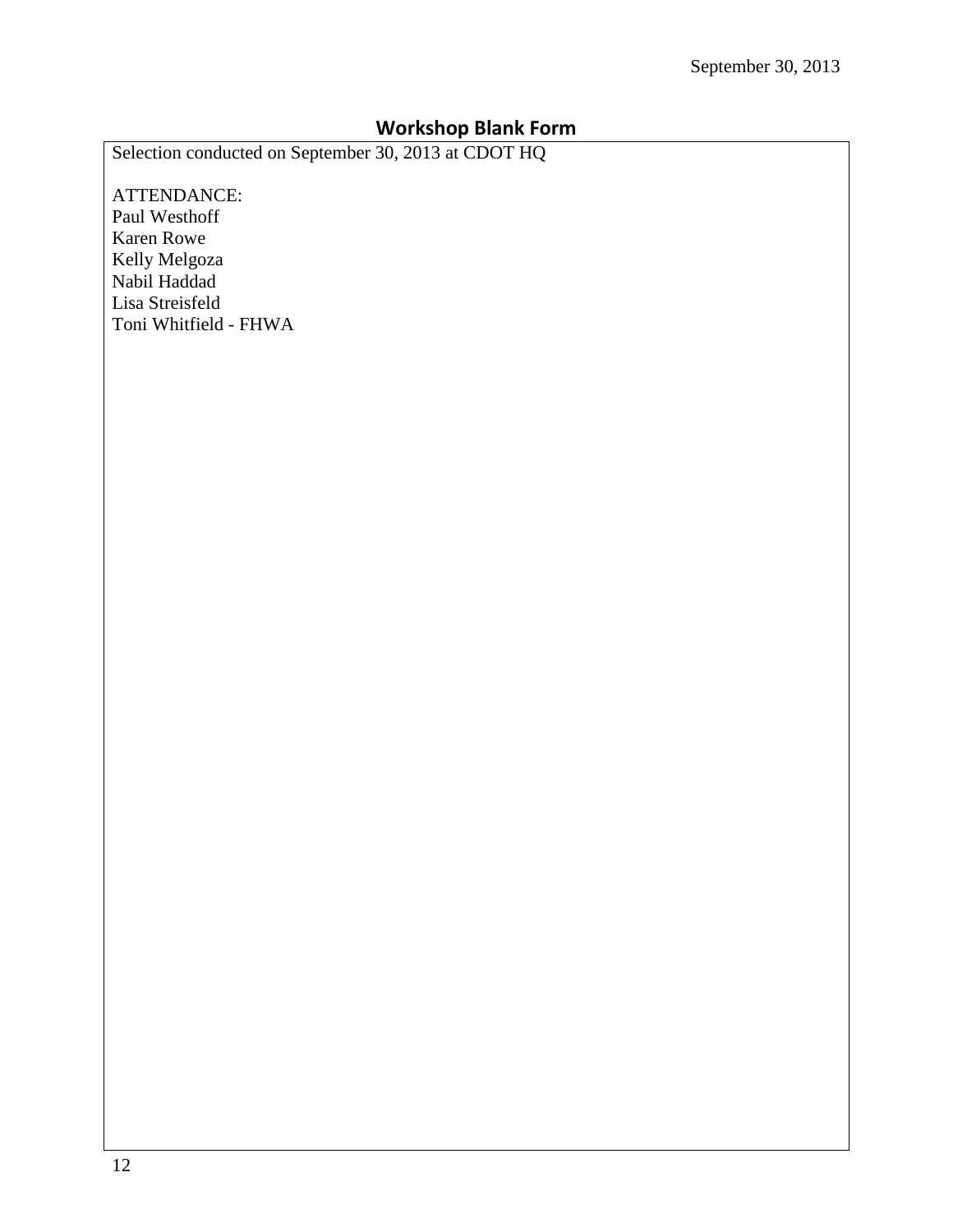## **1) Delivery Schedule**

Delivery schedule is the overall project schedule from scoping through design, construction and opening to the public. Assess time considerations in getting the project started or funding dedicated and assess project completion importance.

| <b>DESIGN-BID-BUILD</b><br>Requires time to perform sequential design and procurement, but if design time is available has the shortest<br>procurement time after the design is complete. |                                                          |  |
|-------------------------------------------------------------------------------------------------------------------------------------------------------------------------------------------|----------------------------------------------------------|--|
| <b>Opportunities</b>                                                                                                                                                                      | <b>Obstacles</b>                                         |  |
| Allows more time to develop innovative phasing plan                                                                                                                                       | Required time to perform linear design-bid-build process |  |
| for funding streams.                                                                                                                                                                      |                                                          |  |
| Flexibility for different stages                                                                                                                                                          |                                                          |  |
| Maintain control of overall project schedule                                                                                                                                              |                                                          |  |
| Possibility of Partnering for financing                                                                                                                                                   |                                                          |  |
| More time for advanced mitigation as referenced in the                                                                                                                                    |                                                          |  |
| EA                                                                                                                                                                                        |                                                          |  |
| Allows more time for IGA and devolution discussions                                                                                                                                       |                                                          |  |
| with Local Agencies, POE and other stakeholders                                                                                                                                           |                                                          |  |

### **DESIGN-BUILD**

Can get project under construction before completing design. Parallel process of design and construction can accelerate project delivery schedule; however, procurement time can be lengthy due to the time necessary to develop an adequate RFP, evaluate proposals and provide for a fair, transparent selection process.

| <b>Opportunities</b>                                      | <b>Obstacles</b>                                         |
|-----------------------------------------------------------|----------------------------------------------------------|
| Potential to accelerate schedule through parallel design- | Concern that Environmental Mitigation is addressed at an |
| build process                                             | acceptable level                                         |
| Industry input into design schedule                       | Unidentified funding for construction                    |
|                                                           | Requires agency and stakeholder commitments to an        |
|                                                           | expeditious review of design                             |

### **CM/GC**

Quickly gets contractor under contract and under construction to meet funding obligations before completing design. Parallel process of development of contract requirements, design, procurements, and construction can accelerate project schedule. However, schedule can be slowed down by coordinating design-related issues between the CM and designer and by the process of reaching a reasonable Guaranteed Maximum Price (GMP).

|                      | All proved of fewelling a ready official conditioned a reading the reading the condition |  |  |
|----------------------|------------------------------------------------------------------------------------------|--|--|
| <b>Opportunities</b> | <b>Obstacles</b>                                                                         |  |  |
|                      | No Predictable Construction Funds                                                        |  |  |

#### **Delivery Schedule Summary**

|                      | <b>DBB</b> | <b>DB</b> | <b>CM/GC</b> |
|----------------------|------------|-----------|--------------|
| 1. Delivery Schedule | $^+$       |           | <b>A</b>     |

#### Notes and Comments:

Delivery Schedule identified CM/GC with a fatal flaw due to lack of identifiable construction funds and the ability for a Contractor to continue construction on a delayed or deferred schedule.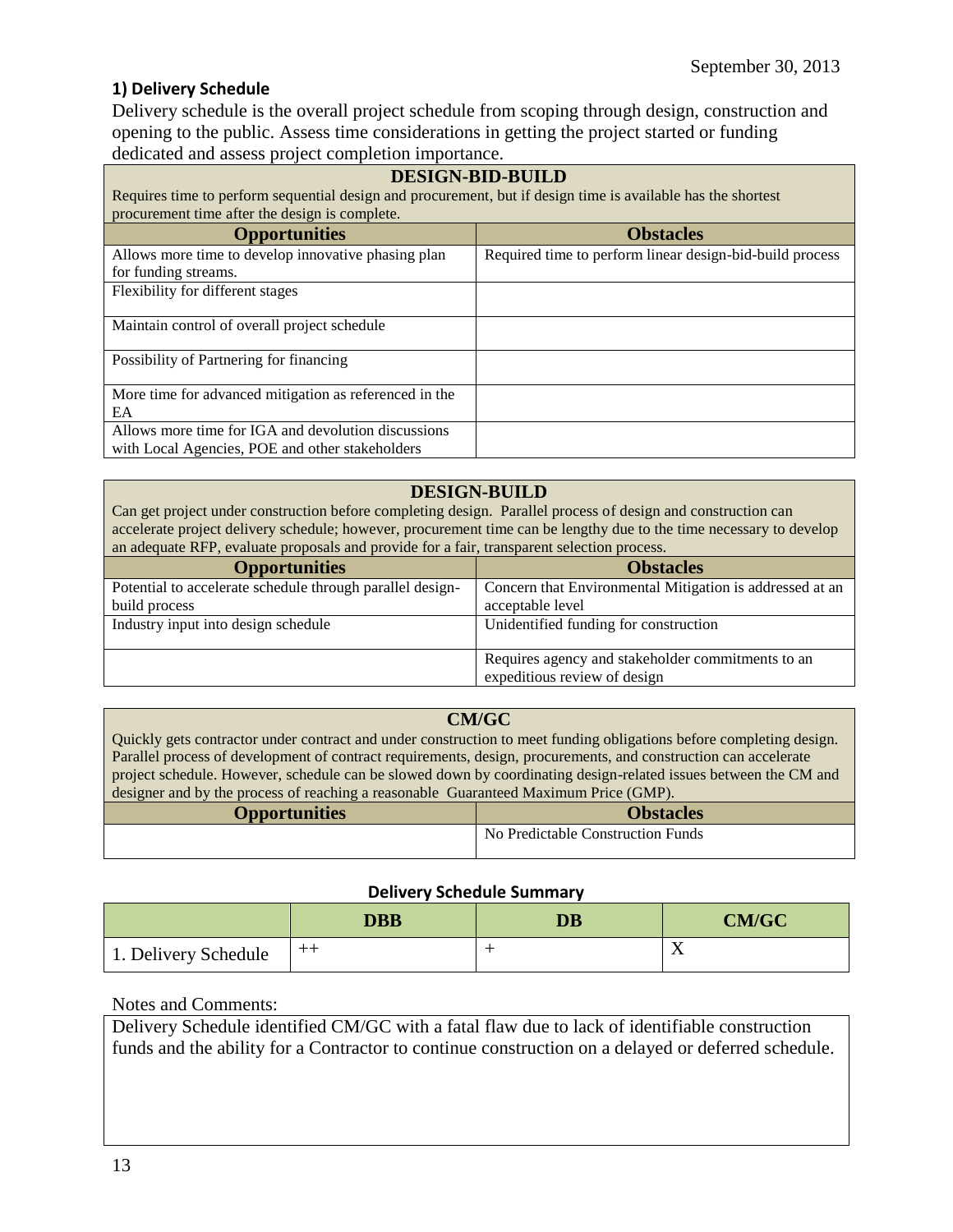## **2) Project Complexity & Innovation**

Project complexity and innovation is the potential applicability of new designs or processes to resolve complex technical issues.

#### **DESIGN-BID-BUILD**

Allows CDOT to fully resolve complex design issues and qualitatively evaluate designs before procurement of the general contractor. Innovation is provided by CDOT/Consultant expertise and through traditional owner directed processes such as VE studies and contractor bid alternatives.

| <b>Opportunities</b>                                                                                           | <b>Obstacles</b>                                                                        |
|----------------------------------------------------------------------------------------------------------------|-----------------------------------------------------------------------------------------|
| Ability to develop a detailed flood plain analysis                                                             | No contractor input to optimize costs and schedule                                      |
| Full control in selection of design to develop a higher<br>quality design                                      | Delay in project delivery may cause loss in credibility<br>with public and stakeholders |
| Aids in consistency and maintainability                                                                        | Allow for better ROW negotiations (better cost,<br>$donations$ )                        |
| CDOT can have more control of design                                                                           |                                                                                         |
| Opportunities for value engineering studies during<br>design, more time for design solutions with stakeholders |                                                                                         |

#### **DESIGN-BUILD**

Incorporates design-builder input into design process through best value selection and contractor proposed Alternate Technical Concepts (ATCs) – which are a cost oriented approach to providing complex and innovative designs. Requires that desired solutions to complex projects be well defined through contract requirements.

| <b>Opportunities</b>                                     | <b>Obstacles</b>                                         |  |
|----------------------------------------------------------|----------------------------------------------------------|--|
| Can use best-value procurement to select design-builder  | Limited opportunity for innovation                       |  |
| with best qualifications                                 |                                                          |  |
| Additional Requested Elements (ARE) to utilize full      | Risk of time or cost constraints on designer inhibiting  |  |
| construction budget (i.e. interchanges, grade separation | innovation                                               |  |
| locations)                                               |                                                          |  |
|                                                          | Complexity requires full funding to acquire single DB    |  |
|                                                          | team.                                                    |  |
|                                                          | Lack of timeliness for stakeholders to provide input and |  |
|                                                          | discussion on critical issues                            |  |
|                                                          | Coordination with Railroad                               |  |
|                                                          |                                                          |  |

### **CM/GC**

Allows independent selection of designer and contractor based on qualifications and other factors to jointly address complex innovative designs through three party collaboration of CDOT, designer and Contractor. Allows for a qualitative (nonprice oriented) design but requires agreement on GMP.

| <b>Opportunities</b> | <b>Obstacles</b> |
|----------------------|------------------|
|                      |                  |
|                      |                  |

#### **Project Complexity & Innovation Summary**

|                                              | <b>DBB</b> | DB                       | <b>CM/GC</b> |
|----------------------------------------------|------------|--------------------------|--------------|
| 2. Project Complexity $ ++ $<br>& Innovation |            | $\overline{\phantom{0}}$ |              |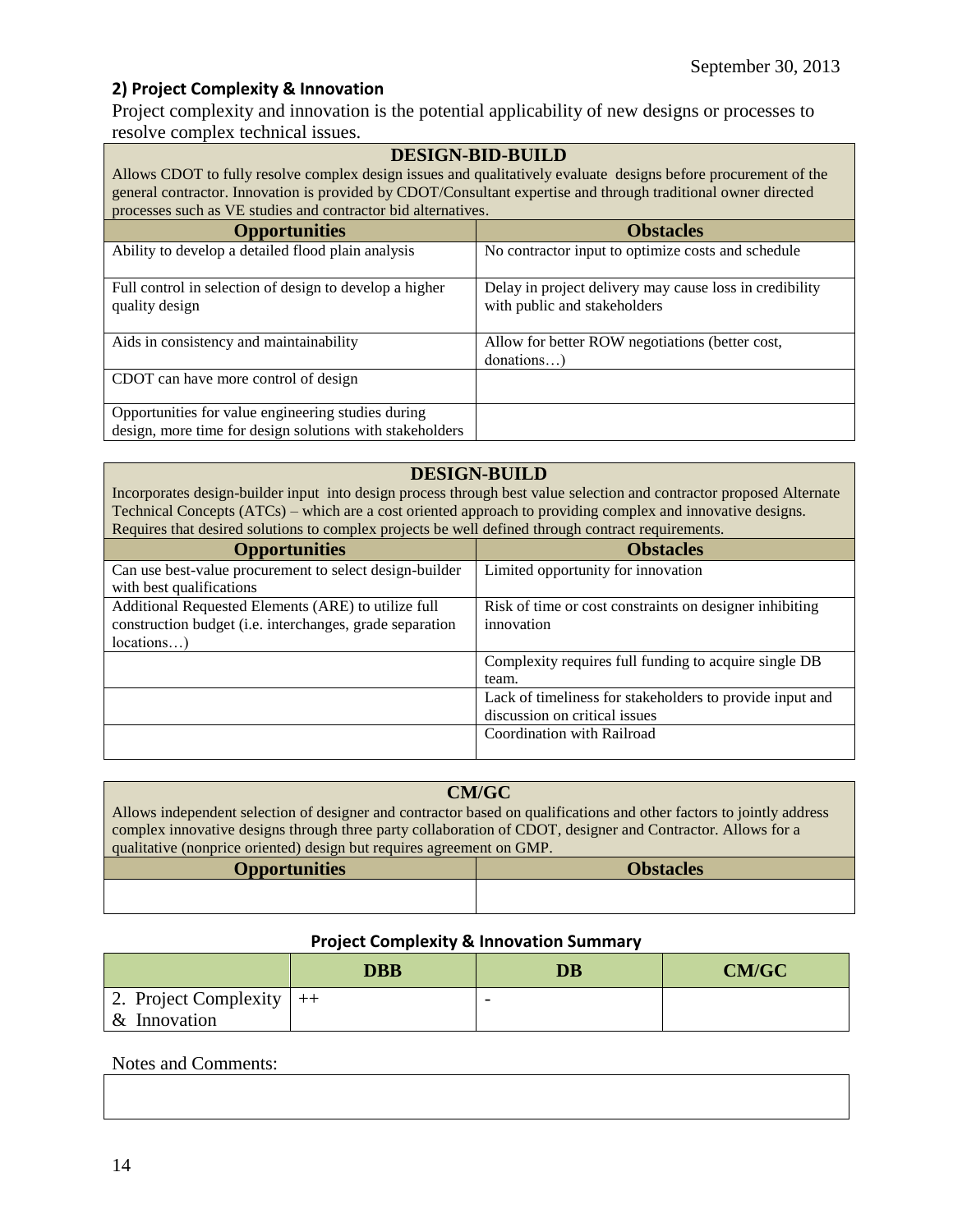## **3) Level of Design**

Level of design is the percentage of design completion at the time of the project delivery procurement

| <b>DESIGN-BID-BUILD</b>                                                                                                 |                                                                                                                                       |  |
|-------------------------------------------------------------------------------------------------------------------------|---------------------------------------------------------------------------------------------------------------------------------------|--|
| 100% design by CDOT, with CDOT having complete control over the design.                                                 |                                                                                                                                       |  |
| <b>Opportunities</b>                                                                                                    | <b>Obstacles</b>                                                                                                                      |  |
| Design can be best value based on CDOT staff. Ability<br>for CDOT staff to be utilized                                  | Minimizes competitive innovation opportunities                                                                                        |  |
| CDOT designer can provide a full build out design but<br>project delivery design for interim.                           | Can reduce the level of constructability since the<br>contractor is not bought into the project until after the<br>design is complete |  |
| Develop and integrate environmental mitigation into<br>final design                                                     |                                                                                                                                       |  |
| Agency has complete control over the design (can be<br>beneficial when there is one specific solution for a<br>project) |                                                                                                                                       |  |
| Focus design effort on locations that have identified<br>funding                                                        |                                                                                                                                       |  |

#### **DESIGN-BUILD**

Design advanced by CDOT to the level necessary to precisely define contract requirements and properly allocate risk (typically 30% or less).

| <b>Opportunities</b>                                    | <b>Obstacles</b>                                           |
|---------------------------------------------------------|------------------------------------------------------------|
| Design advanced by the owner to level necessary to      | Must have very clear definitions and requirements in the   |
| precisely define the contract requirements and properly | RFP because it is the basis for the contract               |
| allocate risk                                           |                                                            |
| Contractor involvement in early design, which improves  | If design is too far advanced it will limit the advantages |
| constructability and innovation                         | of design-build                                            |
| Compatible with early ROW acquisition                   | More difficult to Phase                                    |
|                                                         |                                                            |
|                                                         |                                                            |
|                                                         |                                                            |

#### **CM/GC**

Can utilize a lower level of design prior to procurement of the CM/GC and then joint collaboration of CDOT, designer, and CM/GC in the further development of the design. Iterative nature of design process risks extending the project schedule.

| <b>Opportunities</b> | <b>Obstacles</b> |
|----------------------|------------------|
|                      |                  |
|                      |                  |

#### **Level of Design Summary**

|                    | <b>DBB</b> | $\overline{\text{DB}}$ | <b>CM/GC</b> |
|--------------------|------------|------------------------|--------------|
| 3. Level of Design | $^{++}$    |                        |              |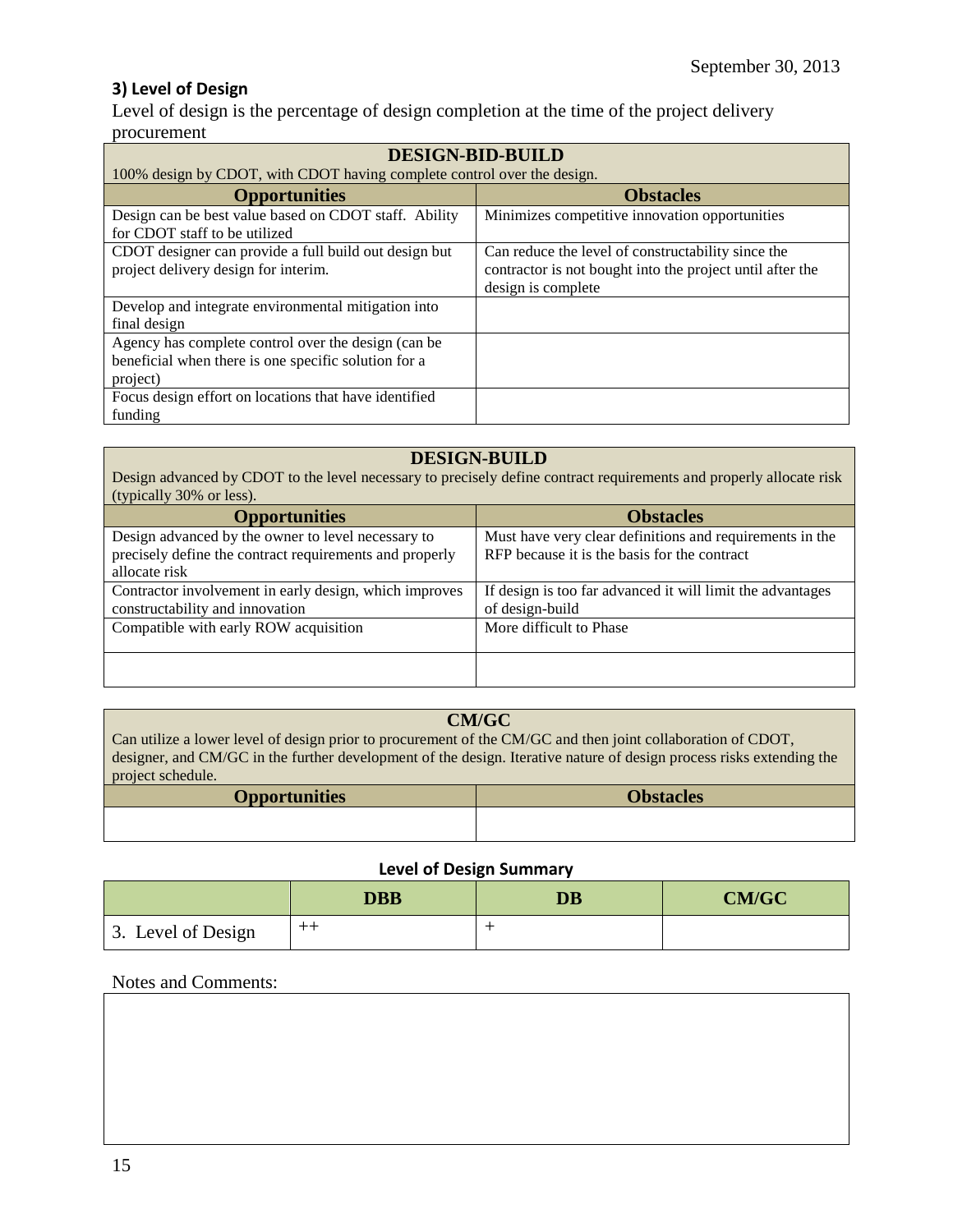## **4) Cost**

Project cost is the financial process related to meeting budget restrictions, early and precise cost estimation, and control of project costs.

| <b>DESIGN-BID-BUILD</b>                                                                                              |                                                       |  |
|----------------------------------------------------------------------------------------------------------------------|-------------------------------------------------------|--|
| Competitive bidding provides a low cost construction for a fully defined scope of work. Costs accuracy limited until |                                                       |  |
| design is completed. More likelihood of cost change orders due to contractor having no design responsibility.        |                                                       |  |
| <b>Obstacles</b><br><b>Opportunities</b>                                                                             |                                                       |  |
| Increase certainty about cost estimates for phases                                                                   | Design costs are typically higher                     |  |
| Increase opportunity for potential funding (lobbying TC<br>or other funding partners/sources)                        | Uncertainty of construction material costs            |  |
|                                                                                                                      | More potential for change orders due to design errors |  |
|                                                                                                                      | Unknown funding streams                               |  |

#### **DESIGN-BUILD**

Designer-builder collaboration and ATCs can provide a cost-efficient response to project goals. Costs are determined with design-build proposal, early in design process. Allows a variable scope bid to match a fixed budget. Poor risk allocation can result in high contingencies.

| <b>Opportunities</b>                                                                            | <b>Obstacles</b>                                                        |
|-------------------------------------------------------------------------------------------------|-------------------------------------------------------------------------|
| Contractor innovation and delivery could reduce                                                 | Inhibits early smaller projects                                         |
| construction costs                                                                              |                                                                         |
| Design-builder collaboration and ATCs can provide a<br>cost-efficient response to project goals | Due to new alignment no cost savings for traffic control<br>and phasing |
|                                                                                                 |                                                                         |
|                                                                                                 |                                                                         |

| <b>CM/GC</b><br>CDOT/designer/contractor collaboration to reduce risk pricing can provide a low cost project however non-<br>competitive negotiated GMP introduces price risk. Good flexibility to design to a budget. |  |  |
|------------------------------------------------------------------------------------------------------------------------------------------------------------------------------------------------------------------------|--|--|
| <b>Opportunities</b><br><b>Obstacles</b>                                                                                                                                                                               |  |  |
|                                                                                                                                                                                                                        |  |  |
|                                                                                                                                                                                                                        |  |  |
|                                                                                                                                                                                                                        |  |  |

#### **Cost Summary**

|                      | <b>DBB</b> | <b>DB</b> | <b>CM/GC</b> |
|----------------------|------------|-----------|--------------|
| $\sim$<br>Cost<br>4. |            | ---       |              |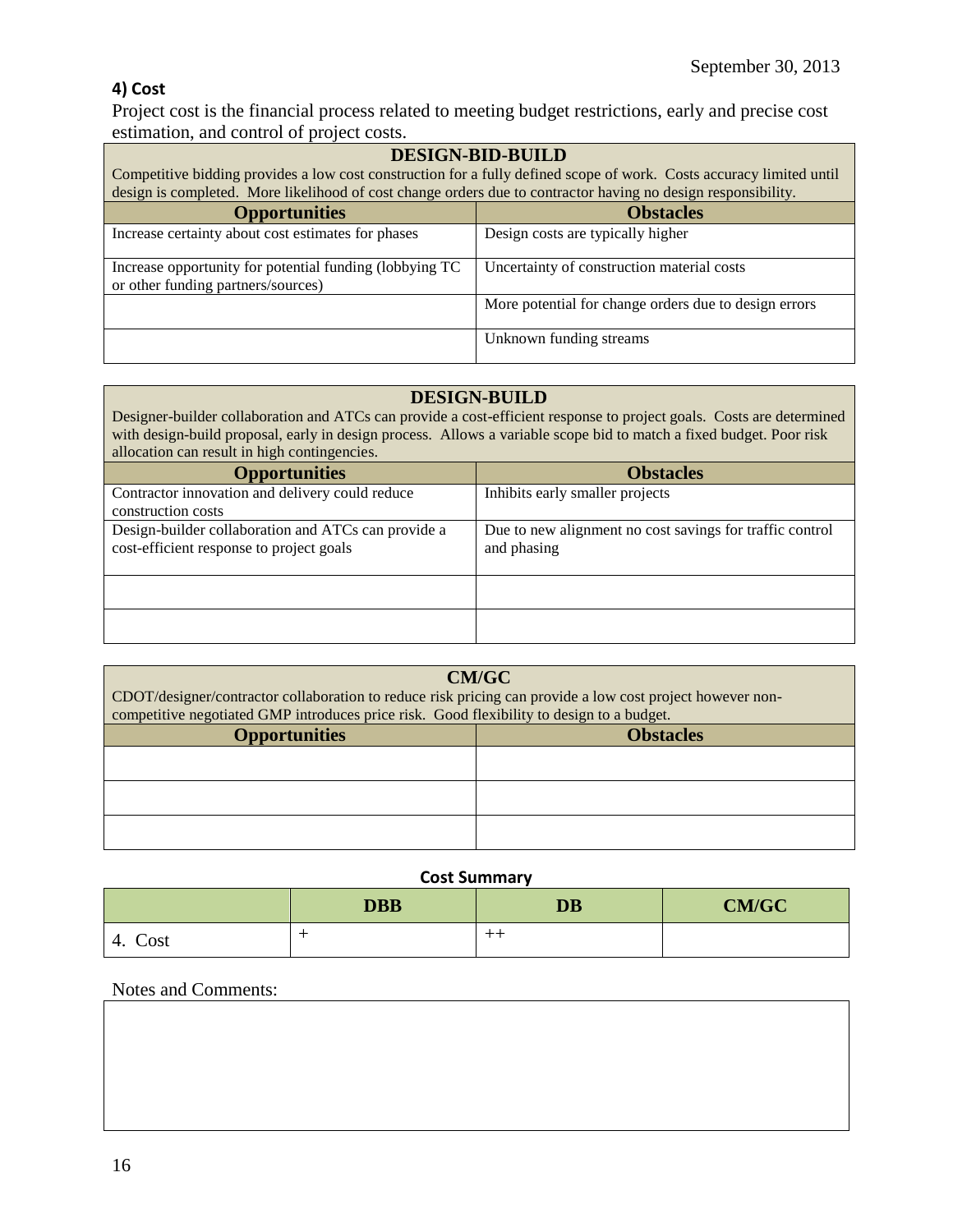#### **5) Initial Risk Assessment**

Risk is an uncertain event or condition that, if it occurs, has a negative effect on a project's objectives. Risk allocation is the assignment of unknown events or conditions to the party that can best manage them. An initial assessment of project risks is important to ensure the selection of the delivery method that can properly address them. An approach that focuses on a fair allocation of risk will be most successful. Refer to risk discussion and checklists in appendix B.

#### **DESIGN-BID-BUILD**

Risk allocation for design-bid-build best is understood by the industry, but requires that most design-related risks and third party risks be resolved prior to procurement to avoid costly contractor contingency pricing and change orders and claims.

| <b>Opportunities</b> | <b>Obstacles</b> |
|----------------------|------------------|
|                      |                  |
|                      |                  |
|                      |                  |
|                      |                  |

#### **DESIGN-BUILD**

Provides opportunity to properly allocate risks to the party best able to manage them, but requires risks allocated to design-builder to be well defined to minimize contractor contingency pricing of risks.

| <b>Opportunities</b> | <b>Obstacles</b> |
|----------------------|------------------|
|                      |                  |
|                      |                  |
|                      |                  |

#### **CM/GC**

Provides opportunity for CDOT, designer, and contractor to collectively identify and minimize project risks, and allocate risk to appropriate party. Has potential to minimize contractor contingency pricing of risk, but can lose the element of competition in pricing.

#### **Initial Risk Assessment Summary**

|                     | <b>DBB</b>  | <b>DB</b> | CM/GC |
|---------------------|-------------|-----------|-------|
| <b>Initial Risk</b> | <b>PASS</b> |           |       |
| Assessment          |             |           |       |

Notes and Comments:

Potential items of risk

- Utilities Transmission line
- RR agreements
- $\bullet$  IGA's
- Ditch agreements
- ROW acquisition

Risk factors were assessed based on the guidance in this document. That analysis determined that no major risk was identified that would cause D/B/B to not be the preferred delivery method.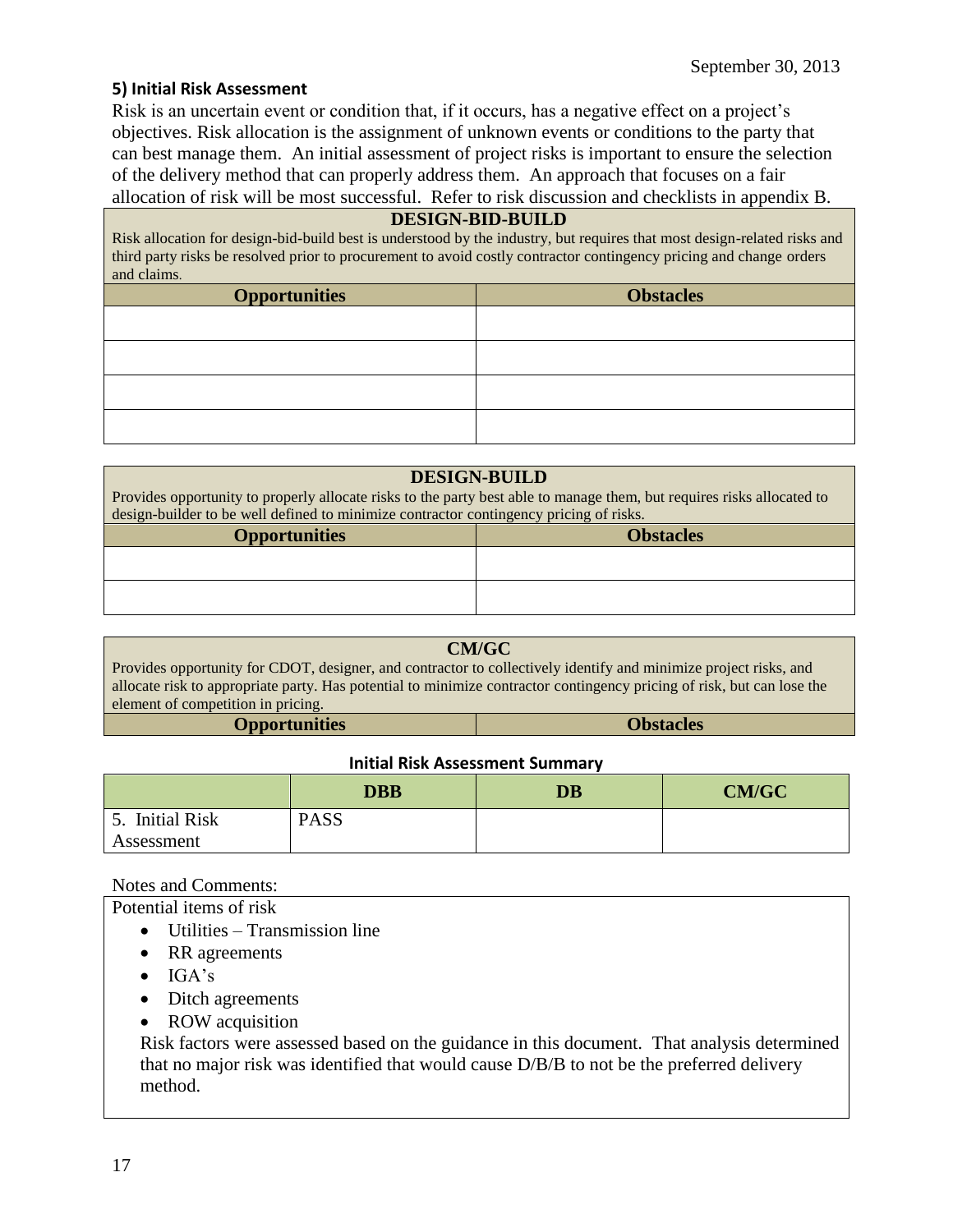## **6) Staff Experience/Availability**

Owner staff experience and availability as it relates to the project delivery methods in question.

#### **DESIGN-BID-BUILD**

Technical and management resources necessary to perform the design and plan development. Resource needs can be more spread out.

| <b>Opportunities</b> | <b>Obstacles</b> |
|----------------------|------------------|
|                      |                  |
|                      |                  |
|                      |                  |
|                      |                  |

## **DESIGN-BUILD**

| Technical and management resources and expertise necessary to develop the RFQ and RFP and administrate the<br>procurement. Concurrent need for both design and construction resources to oversee the implementation. |  |  |
|----------------------------------------------------------------------------------------------------------------------------------------------------------------------------------------------------------------------|--|--|
| <b>Obstacles</b><br><b>Opportunities</b>                                                                                                                                                                             |  |  |
|                                                                                                                                                                                                                      |  |  |
|                                                                                                                                                                                                                      |  |  |
|                                                                                                                                                                                                                      |  |  |
|                                                                                                                                                                                                                      |  |  |

| <b>CM/GC</b><br>Strong, committed CDOT project management resources are important for success of the CM/GC process. Resource<br>needs are similar to DBB except CDOT must coordinate CM's input with the project designer and be prepared for<br>GMP negotiations. |  |  |
|--------------------------------------------------------------------------------------------------------------------------------------------------------------------------------------------------------------------------------------------------------------------|--|--|
| <b>Obstacles</b><br><b>Opportunities</b>                                                                                                                                                                                                                           |  |  |
|                                                                                                                                                                                                                                                                    |  |  |
|                                                                                                                                                                                                                                                                    |  |  |
|                                                                                                                                                                                                                                                                    |  |  |
|                                                                                                                                                                                                                                                                    |  |  |

### **Staff Experience/Availability Summary**

|                                      | <b>DBB</b>  | $\overline{\mathbf{D}}\mathbf{B}$ | <b>CM/GC</b> |
|--------------------------------------|-------------|-----------------------------------|--------------|
| 6. Staff Experience/<br>Availability | <b>PASS</b> |                                   |              |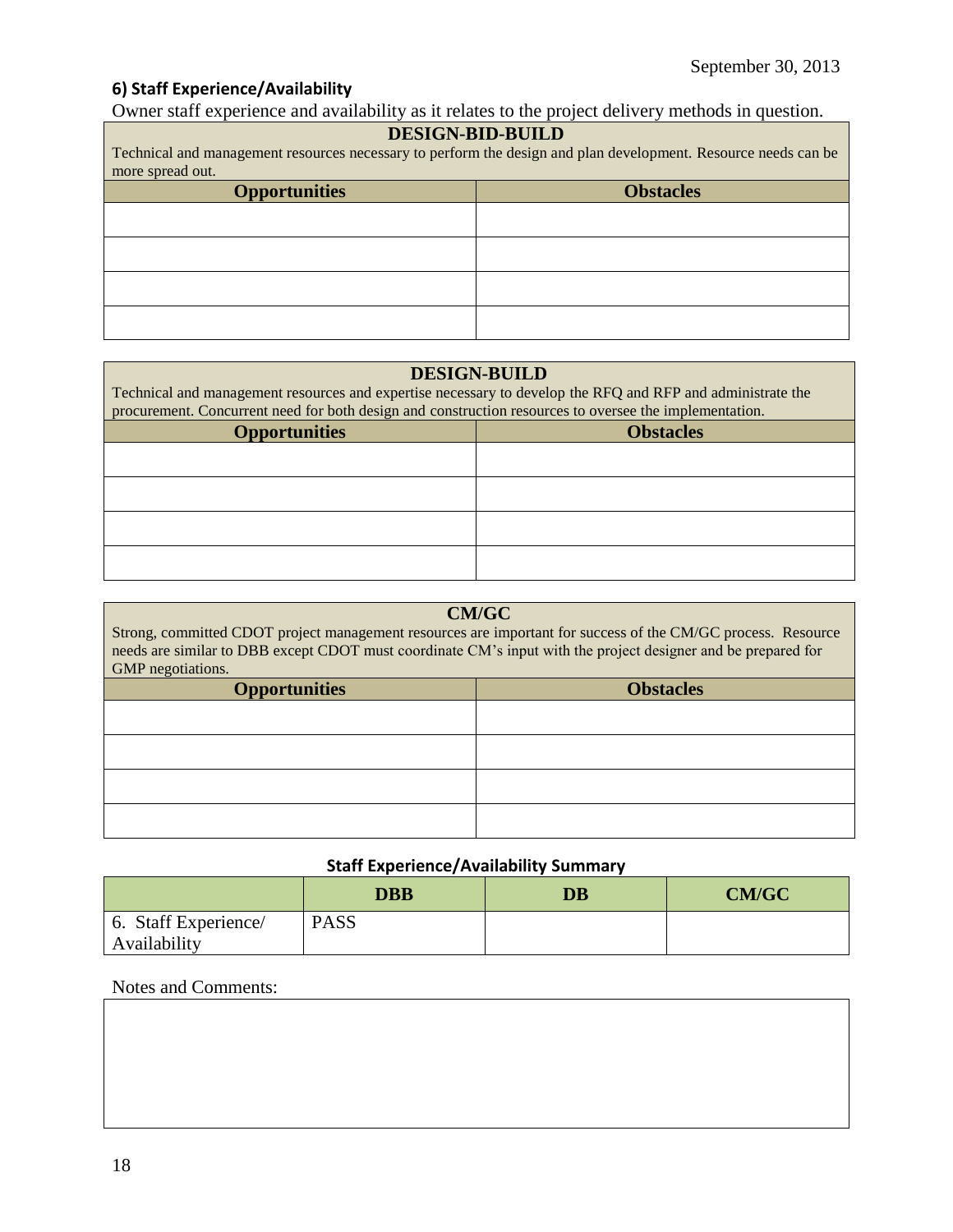## **7) Level of Oversight and Control**

Level of oversight involves the amount of agency staff required to monitor the design or construction, and amount of agency control over the delivery process

| <b>DESIGN-BID-BUILD</b>                                     |  |  |
|-------------------------------------------------------------|--|--|
| Full control over a linear design and construction process. |  |  |
| <b>Opportunities</b><br><b>Obstacles</b>                    |  |  |
|                                                             |  |  |
|                                                             |  |  |
|                                                             |  |  |
|                                                             |  |  |

#### **DESIGN-BUILD**

Less control over the design (design desires must be written into the RFP contract requirements). Generally less control over the construction process (design-builder often has QA responsibilities).

| <b>Opportunities</b> | <b>Obstacles</b> |  |
|----------------------|------------------|--|
|                      |                  |  |
|                      |                  |  |
|                      |                  |  |
|                      |                  |  |

#### CM/GC

Most control by CDOT over both the design, and construction, and control over a collaborative owner/designer/contractor project team

| <b>Opportunities</b> | <b>Obstacles</b> |
|----------------------|------------------|
|                      |                  |
|                      |                  |
|                      |                  |
|                      |                  |

#### **Level of Oversight and Control Summary**

|                              | <b>DBB</b> | $\overline{\mathbf{D}}\mathbf{B}$ | <b>CM/GC</b> |
|------------------------------|------------|-----------------------------------|--------------|
| 7. Level of Oversight   PASS |            |                                   |              |
| and Control                  |            |                                   |              |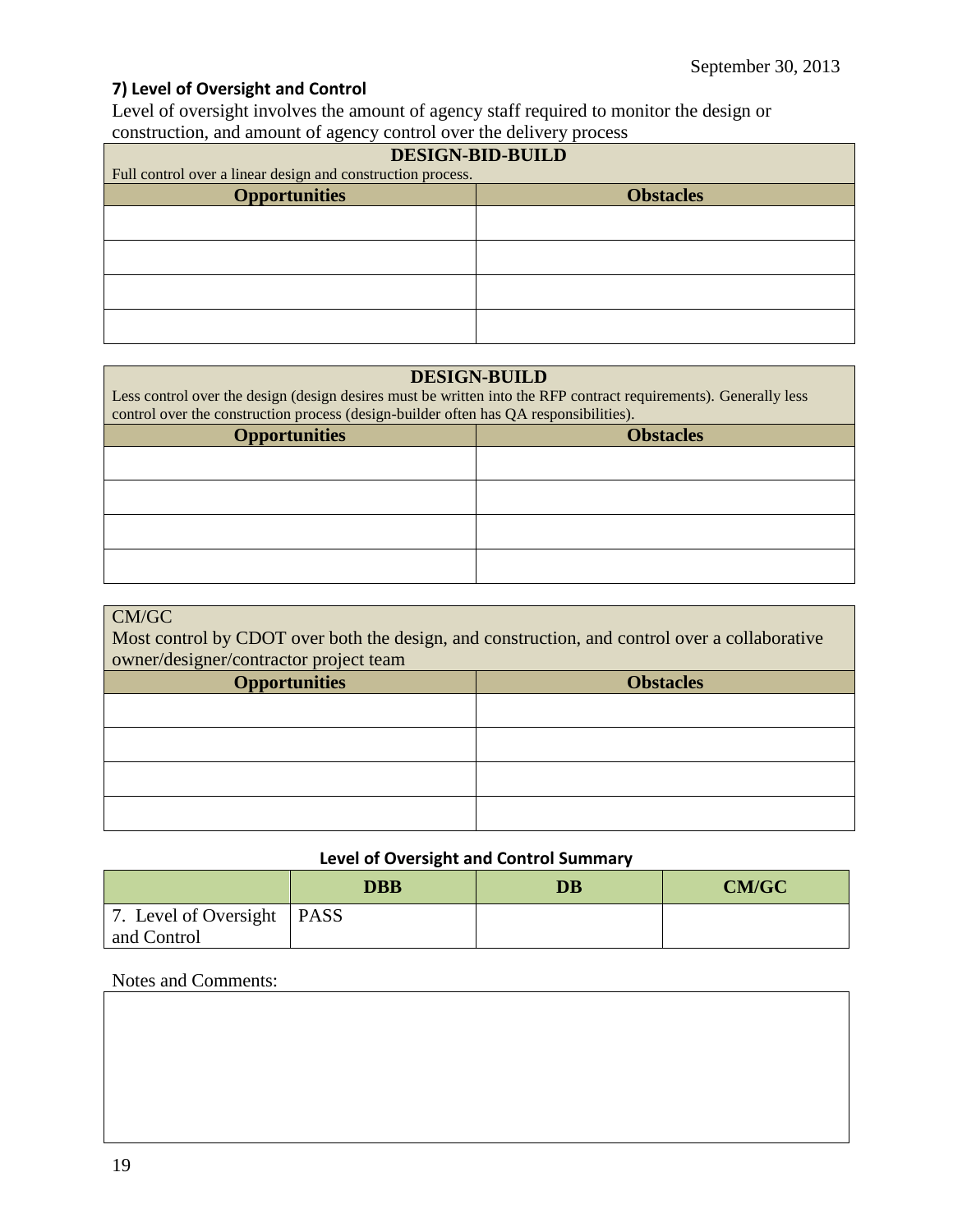## **8) Competition and Contractor Experience**

Competition and availability refers to the level of competition, experience and availability in the market place and its capacity for the project.

| <b>DESIGN-BID-BUILD</b>                                                                                         |                  |  |
|-----------------------------------------------------------------------------------------------------------------|------------------|--|
| High level of competition, but GC selection is based solely on low price. High level of marketplace experience. |                  |  |
| <b>Opportunities</b>                                                                                            | <b>Obstacles</b> |  |
|                                                                                                                 |                  |  |
|                                                                                                                 |                  |  |
|                                                                                                                 |                  |  |
|                                                                                                                 |                  |  |
|                                                                                                                 |                  |  |
|                                                                                                                 |                  |  |
|                                                                                                                 |                  |  |
|                                                                                                                 |                  |  |

| <b>DESIGN-BUILD</b>               |                                                                                                                       |  |
|-----------------------------------|-----------------------------------------------------------------------------------------------------------------------|--|
|                                   | Allows for a balance of price and non-price factors in the selection process. Medium level of marketplace experience. |  |
| Opportunities<br><b>Obstacles</b> |                                                                                                                       |  |
|                                   |                                                                                                                       |  |
|                                   |                                                                                                                       |  |
|                                   |                                                                                                                       |  |
|                                   |                                                                                                                       |  |

| <b>CM/GC</b><br>Allows for the selection of the single most qualified contractor, but GMP can limit price competition. Low level of<br>marketplace experience. |  |  |
|----------------------------------------------------------------------------------------------------------------------------------------------------------------|--|--|
| Opportunities<br><b>Obstacles</b>                                                                                                                              |  |  |
|                                                                                                                                                                |  |  |
|                                                                                                                                                                |  |  |
|                                                                                                                                                                |  |  |
|                                                                                                                                                                |  |  |

## **Competition and Contractor Experience Summary**

|                              | <b>DBB</b>  | <b>DB</b> | <b>CM/GC</b> |
|------------------------------|-------------|-----------|--------------|
| 8. Competition and           | <b>PASS</b> |           |              |
| <b>Contractor Experience</b> |             |           |              |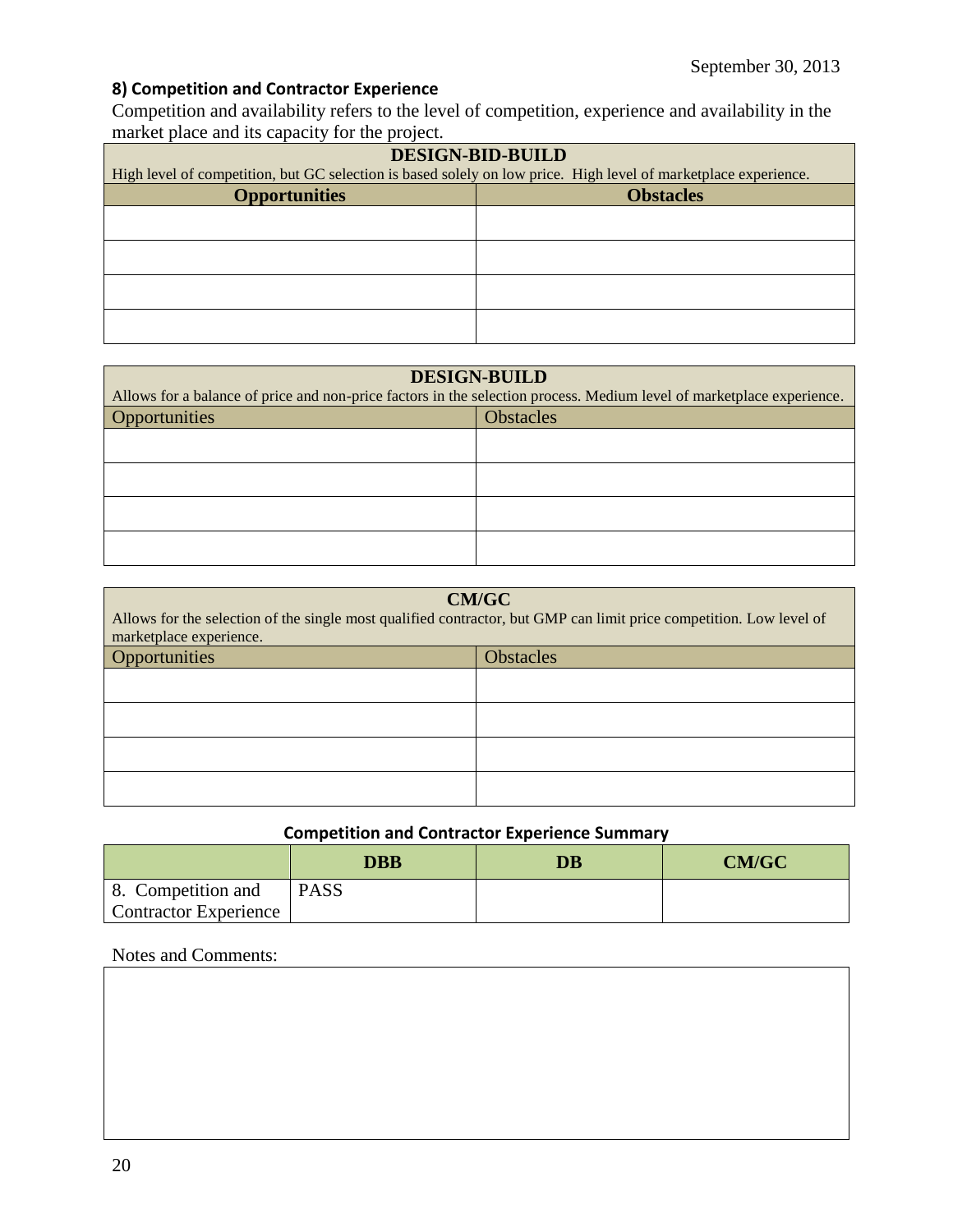## **APPENDIX**

# **Opportunity and Obstacle Checklists**

**(With Project Risk Assessment Discussion and Checklists)**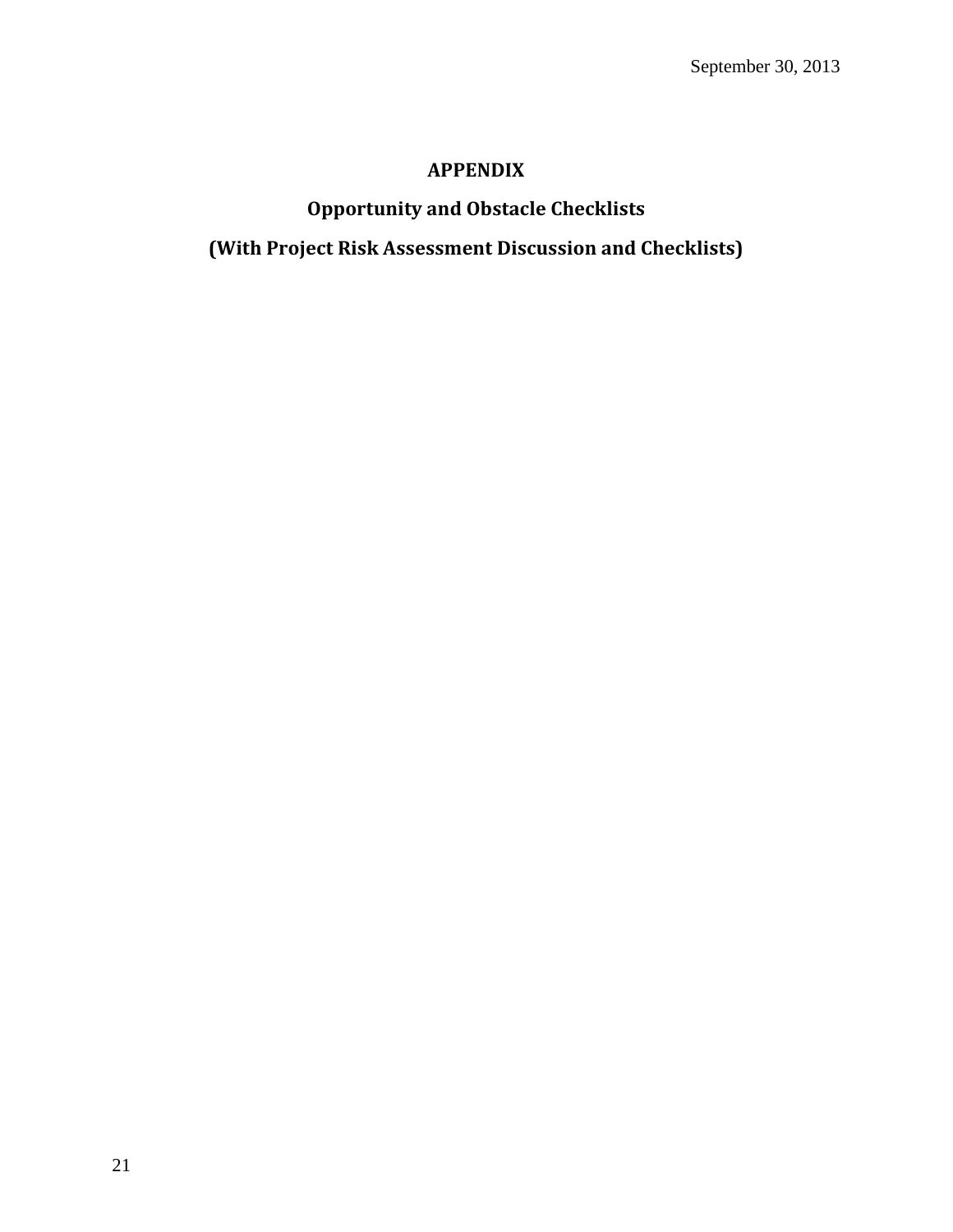## **1) Delivery Schedule Checklist**

| <b>DESIGN-BID-BUILD</b>                                                                   |                                                                                    |  |  |
|-------------------------------------------------------------------------------------------|------------------------------------------------------------------------------------|--|--|
| <b>Opportunities</b>                                                                      | <b>Obstacles</b>                                                                   |  |  |
| Schedule is more predictable and more<br>manageable                                       | Requires time to perform a linear design-bid-<br>construction process              |  |  |
| Milestones can be easier to define<br>Projects can more easily be "shelved"               | Design and construction schedules can be<br>unrealistic due to lack industry input |  |  |
| Shortest procurement period<br>Elements of design can be advanced prior to                | Errors in design lead to change orders and<br>σ<br>schedule delays                 |  |  |
| permitting, construction, etc.<br>Time to communicate/discuss design with<br>stakeholders | Low bid selection may lead to potential delays<br>and other adverse outcomes.      |  |  |

|        | <b>DESIGN-BUILD</b>                               |                  |                                                |
|--------|---------------------------------------------------|------------------|------------------------------------------------|
|        | Opportunities                                     | <b>Obstacles</b> |                                                |
| $\Box$ | Potential to accelerate schedule through parallel | ⊓                | Request for proposal development and           |
|        | design-build process                              |                  | procurement can be intensive                   |
| ⊓      | Shifting schedule risk to DB team                 | ⊓                | Undefined events or conditions found after     |
| □      | Encumbers construction funds more quickly         |                  | procurement, but during design can impact      |
| П      | Industry input into design and schedule           |                  | schedule and cost                              |
| □      | Fewer chances for disputes between agency and     | σ                | Time required to define technical requirements |
|        | design-builders                                   |                  | and expectations through RFP development can   |
| □      | More efficient procurement of long-lead items     |                  | be intensive                                   |
| ⊓      | Ability to start construction before entire       |                  | Time required to gain acceptance of quality    |
|        | design, ROW, etc. is complete (i.e., phased       |                  | program                                        |
|        | design)                                           | π                | Requires agency and stakeholder commitments    |
| $\Box$ | Allows innovation in resource loading and         |                  | to an expeditious review of design             |
|        | scheduling by DB team                             |                  |                                                |

|               | CM/GC                                                                                                                                                                       |                  |                                                                                                                                                                     |
|---------------|-----------------------------------------------------------------------------------------------------------------------------------------------------------------------------|------------------|---------------------------------------------------------------------------------------------------------------------------------------------------------------------|
| Opportunities |                                                                                                                                                                             | <b>Obstacles</b> |                                                                                                                                                                     |
| $\Box$        | Ability to start construction before entire<br>design, ROW, etc. is complete (i.e., phased                                                                                  | $\Box$           | Potential for not reaching GMP and substantially<br>delaying schedule                                                                                               |
|               | design)<br>More efficient procurement of long-lead items<br>Early identification and resolution of design<br>and construction issues (e.g., utility, ROW, and<br>earthwork) | □<br>□<br>□      | GMP negotiation can delay the schedule<br>Designer-contractor-agency disagreements can<br>add delays<br>Strong agency management is required to<br>control schedule |
|               | Can provide a shorter procurement schedule<br>than DB                                                                                                                       |                  |                                                                                                                                                                     |
|               | Team involvement for schedule optimization                                                                                                                                  |                  |                                                                                                                                                                     |
|               | Continuous constructability review and VE                                                                                                                                   |                  |                                                                                                                                                                     |
|               | Maintenance of Traffic improves with<br>contractor inputs                                                                                                                   |                  |                                                                                                                                                                     |
|               | Contractor input for phasing, constructability<br>and traffic control may reduce overall schedule                                                                           |                  |                                                                                                                                                                     |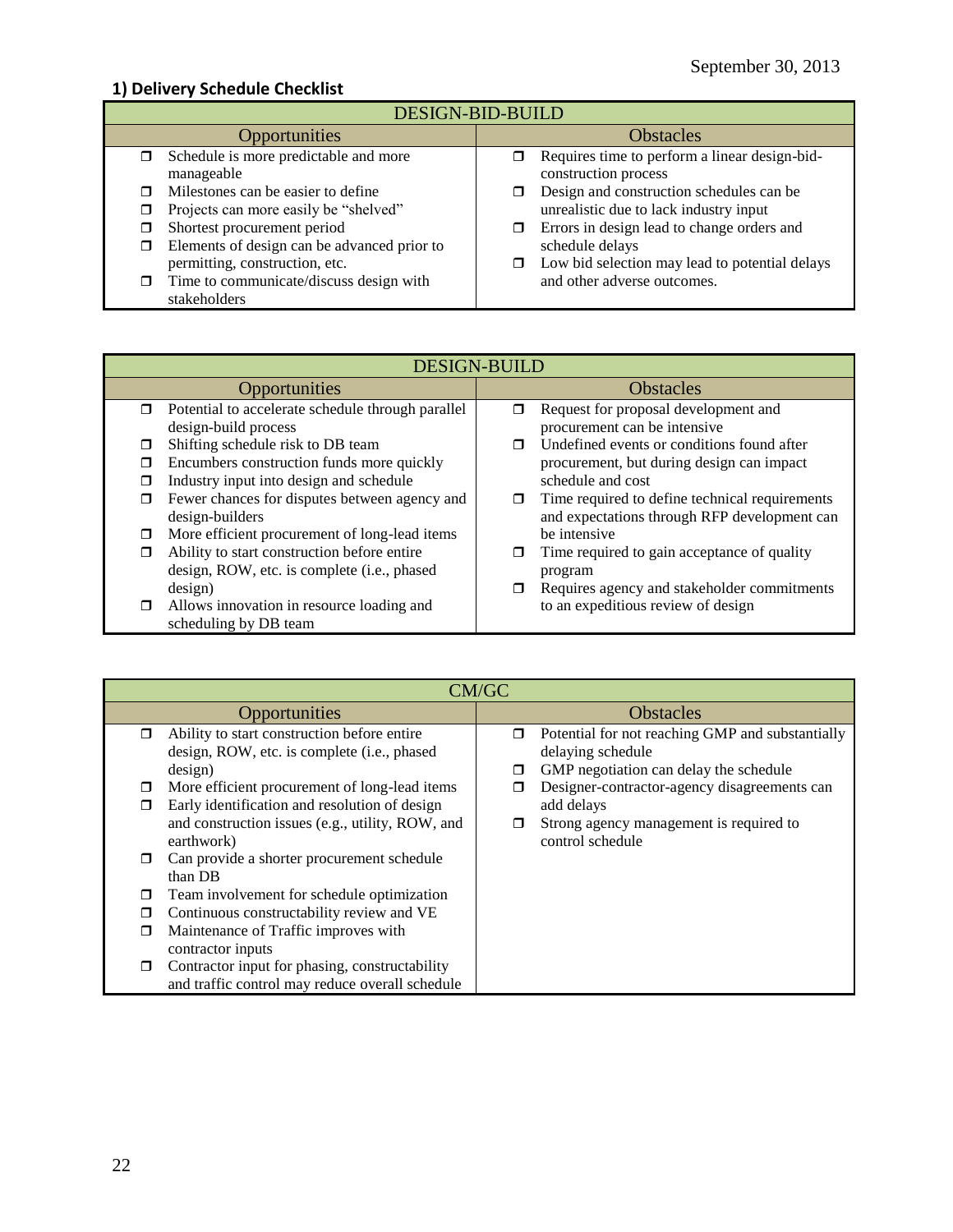## **2) Project Complexity & Innovation Checklist**

| DESIGN-BID-BUILD     |                                                                                              |                  |                                                                                     |
|----------------------|----------------------------------------------------------------------------------------------|------------------|-------------------------------------------------------------------------------------|
| <b>Opportunities</b> |                                                                                              | <b>Obstacles</b> |                                                                                     |
|                      | $\Box$ CDOT can have more control of design of<br>complex projects                           |                  | Innovations can add cost or time and restrain                                       |
| $\Box$               | CDOT& consultant expertise can select<br>innovation independently of contractor abilities    | □                | contractor's benefits<br>No contractor input to optimize costs                      |
|                      | Opportunities for value engineering studies<br>during design, more time for design solutions |                  | Limited flexibility for integrated design and<br>construction solutions (limited to |
| ⊓                    | Aids in consistency and maintainability                                                      |                  | constructability)                                                                   |
|                      | Full control in selection of design expertise                                                |                  | Difficult to assess construction time and cost                                      |
|                      | Complex design can be resolved and<br>competitively bid                                      |                  | due to innovation                                                                   |

| <b>DESIGN-BUILD</b>                                                                         |                                                                                                         |  |
|---------------------------------------------------------------------------------------------|---------------------------------------------------------------------------------------------------------|--|
| <b>Opportunities</b>                                                                        | <b>Obstacles</b>                                                                                        |  |
| Designer and contractor collaborate to optimize<br>means and methods and enhance innovation | Requires desired solutions to complex designs to<br>σ<br>be well defined through technical requirements |  |
| Opportunity for innovation through draft RFP,                                               | (difficult to do)                                                                                       |  |
| best value and ATC processes                                                                | Qualitative designs are difficult to define                                                             |  |
| Can use best-value procurement to select<br>$\Box$                                          | (example. aesthetics)                                                                                   |  |
| design-builder with best qualifications                                                     | Risk of time or cost constraints on designer                                                            |  |
| Constructability and VE inherent in process                                                 | inhibiting innovation                                                                                   |  |
| Early team integration                                                                      | Some design solutions might be too innovative<br>⊓                                                      |  |
| Sole point of responsibility                                                                | or unacceptable                                                                                         |  |
|                                                                                             | Quality assurance for innovative processes are                                                          |  |
|                                                                                             | difficult to define in RFP                                                                              |  |

| CM/GC  |                                                  |                  |                                                     |
|--------|--------------------------------------------------|------------------|-----------------------------------------------------|
|        | Opportunities                                    | <b>Obstacles</b> |                                                     |
| ⊓      | Highly innovative process through 3 party        | □                | Process depends on designer/CM relationship         |
|        | collaboration                                    |                  | No contractual relationship between                 |
| $\Box$ | Allows for owner control of a                    |                  | designer/CM                                         |
|        | designer/contractor process for developing       |                  | Innovations can add cost or time                    |
|        | innovative solutions                             |                  | Scope additions can be difficult to manage          |
| □      | Allows for an independent selection of the best  |                  | Preconstruction services fees for contractor        |
|        | qualified designer and best qualified contractor |                  | involvement                                         |
| □      | VE inherent in process and enhanced              | □                | $Cost$ competitiveness $-$ single source negotiated |
|        | constructability                                 |                  | <b>GMP</b>                                          |
| ⊓      | Risk of innovation can be better defined and     |                  |                                                     |
|        | minimized and allocated                          |                  |                                                     |
| □      | Can take to market for bidding as contingency    |                  |                                                     |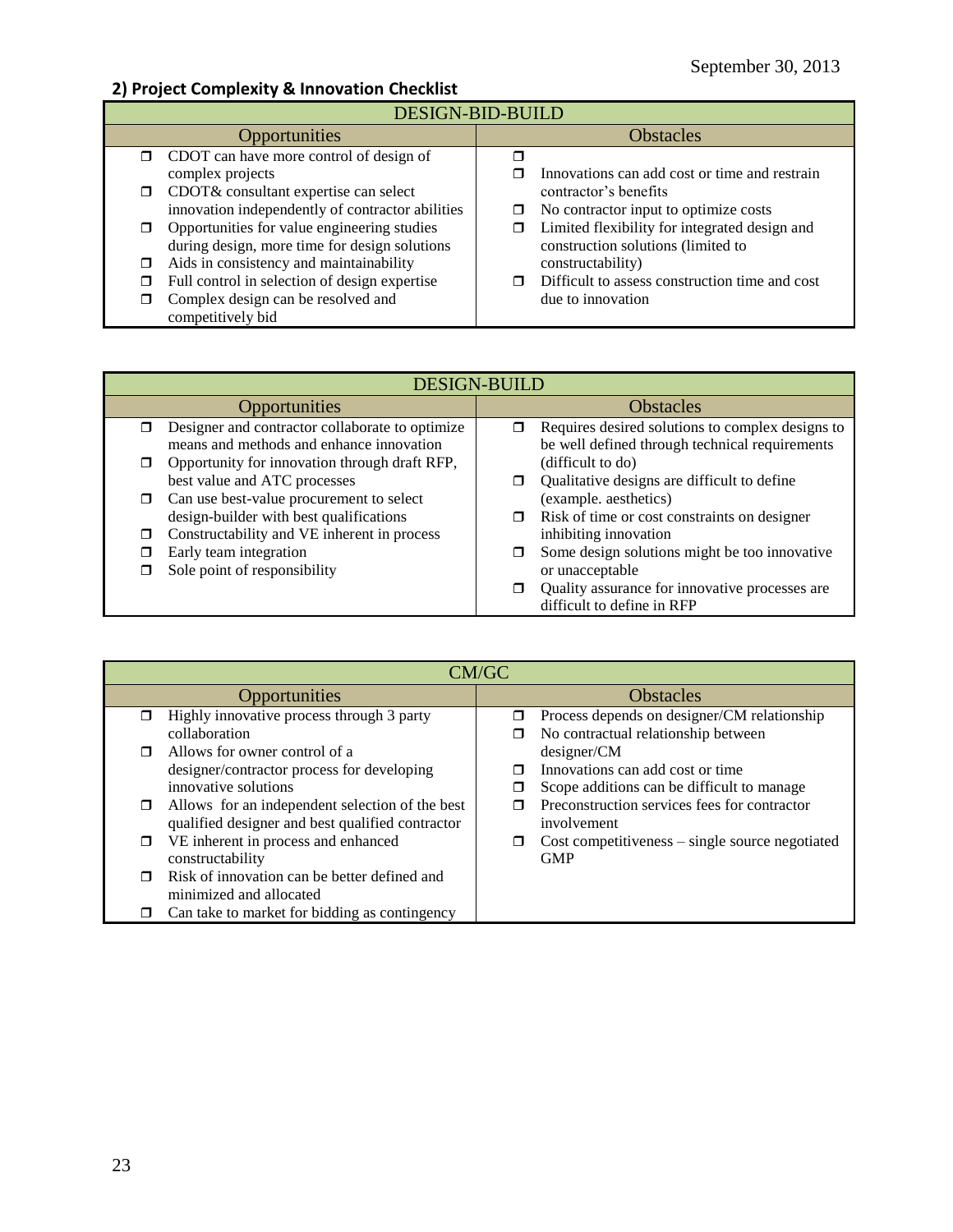## **3) Level of Design Checklist**

| <b>DESIGN-BID-BUILD</b>                                                                                                                                                                                                                                                                                                             |                                                                                                                                                                                                                                                                                |  |  |
|-------------------------------------------------------------------------------------------------------------------------------------------------------------------------------------------------------------------------------------------------------------------------------------------------------------------------------------|--------------------------------------------------------------------------------------------------------------------------------------------------------------------------------------------------------------------------------------------------------------------------------|--|--|
| Opportunities                                                                                                                                                                                                                                                                                                                       | <b>Obstacles</b>                                                                                                                                                                                                                                                               |  |  |
| 100% design by owner<br>Agency has complete control over the design<br>(can be beneficial when there is one specific<br>solution for a project)<br>Project/scope can be developed through design<br>The scope of the project is well defined through<br>complete plans and contract documents<br>Well-known process to the industry | Owner design errors can result in a higher<br>number of change orders, claims, etc.<br>Minimizes competitive innovation opportunities<br>Can reduce the level of constructability since the<br>contractor is not bought into the project until<br>after the design is complete |  |  |

| <b>DESIGN-BUILD</b>                                     |                                                             |  |
|---------------------------------------------------------|-------------------------------------------------------------|--|
| <b>Opportunities</b>                                    | <b>Obstacles</b>                                            |  |
| Design advanced by the owner to level                   | Must have very clear definitions and<br>$\blacksquare$      |  |
| necessary to precisely define the contract              | requirements in the RFP because it is the basis             |  |
| requirements and properly allocate risk                 | for the contract                                            |  |
| Does not require much design to be completed            | If design is too far advanced it will limit the             |  |
| before awarding project to the design-builder           | advantages of design-build                                  |  |
| $(\text{between} \sim 10\% - 30\% \text{ complete})$    | Potential for lacking or missing scope definition<br>$\Box$ |  |
| Contractor involvement in early design, which<br>$\Box$ | if RFP not carefully developed                              |  |
| improves constructability and innovation                | Over utilizing performance specifications to                |  |
| Plans do not have to be as detailed because the         | enhance innovation can risk quality through                 |  |
| design-builder is bought into the project early         | reduced technical requirements                              |  |
| in the process and will accept design                   | Less agency control over the design                         |  |
| responsibility                                          | Can create project less standardized designs                |  |
|                                                         | across agency as a whole                                    |  |

| <b>Opportunities</b><br><b>Obstacles</b>                                                                                                                                                                                                                                                                                                                                                                                                                                                                                                                                                     | CM/GC |                                             |  |
|----------------------------------------------------------------------------------------------------------------------------------------------------------------------------------------------------------------------------------------------------------------------------------------------------------------------------------------------------------------------------------------------------------------------------------------------------------------------------------------------------------------------------------------------------------------------------------------------|-------|---------------------------------------------|--|
|                                                                                                                                                                                                                                                                                                                                                                                                                                                                                                                                                                                              |       |                                             |  |
| Can utilize a lower level of design prior to<br>selecting a contractor then collaboratively<br>can cause disputes<br>advance design with owner, designer and<br>Three party process can slow progression of<br>design<br>contractor<br>Contractor involvement in early design<br>If design is too far advanced it will limit the<br>□<br>advantages of CMGC or could require design<br>improves constructability<br>CDOT controls design<br>backtracking<br>П<br>Design can be used for DBB if the price is not<br>successfully negotiated.<br>Design can be responsive to risk minimization |       | Teaming and communicating concerning design |  |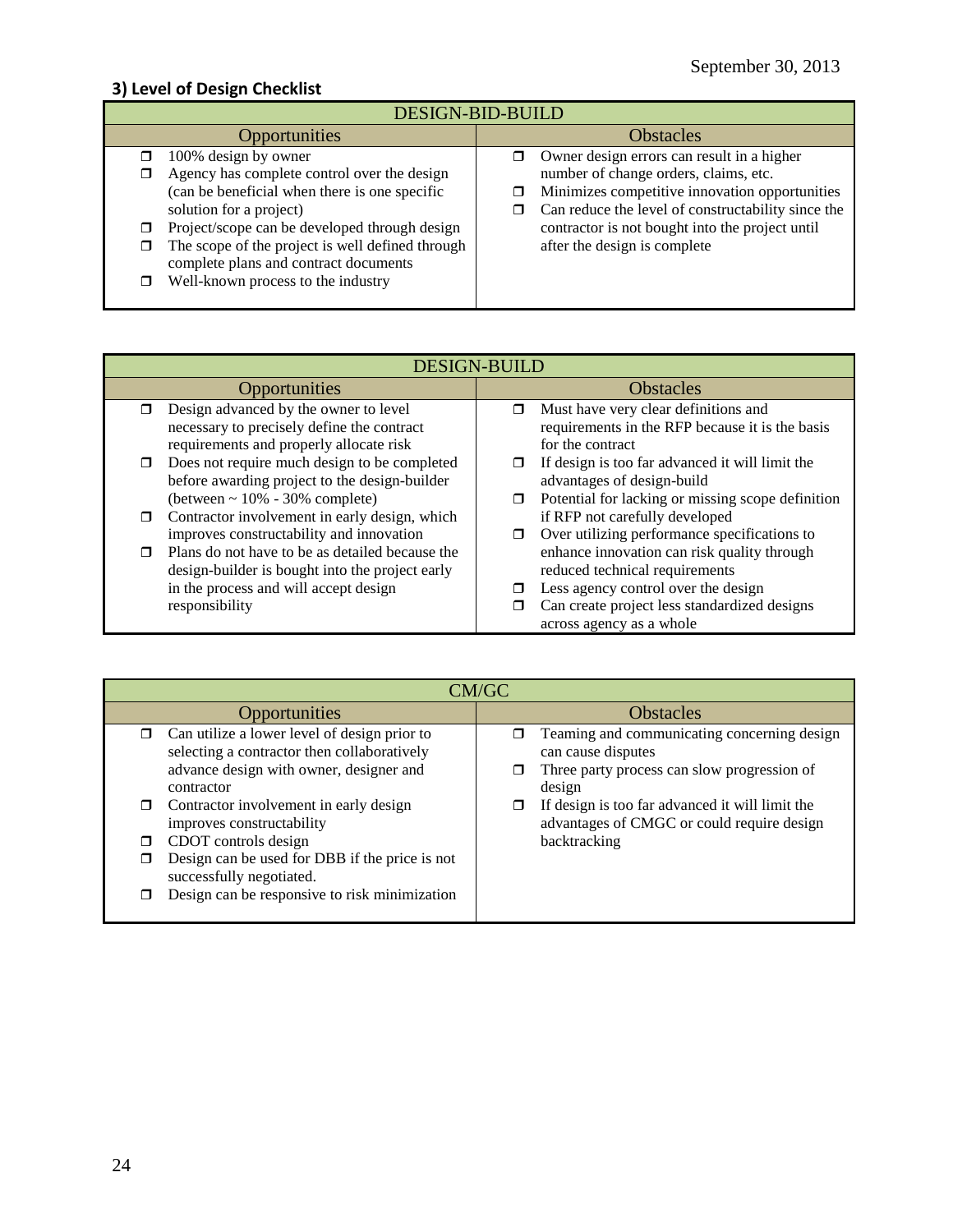## **4) Cost Checklist**

| <b>DESIGN-BID-BUILD</b>                                                                               |                                                                                             |  |
|-------------------------------------------------------------------------------------------------------|---------------------------------------------------------------------------------------------|--|
| Opportunities                                                                                         | <b>Obstacles</b>                                                                            |  |
| Competitive bidding provides a low cost<br>construction to a fully defined scope of work              | Cost accuracy is limited until design is<br>П.<br>completed                                 |  |
| Increase certainty about cost estimates<br>□<br>Construction costs are contractually set before<br>ο. | Construction costs are not locked in until design<br>is 100% complete.                      |  |
| construction begins                                                                                   | Cost reductions due to contractor innovation and<br>constructability is difficult to obtain |  |
|                                                                                                       | More potential of cost change orders due to<br>owner design responsibility                  |  |

|        | <b>DESIGN-BUILD</b>                                                                                |                  |                                                                                   |
|--------|----------------------------------------------------------------------------------------------------|------------------|-----------------------------------------------------------------------------------|
|        | Opportunities                                                                                      | <b>Obstacles</b> |                                                                                   |
| ⊓      | Contractor input into design should moderate<br>cost                                               | □                | Risks related to design-build, lump sum cost                                      |
| П      | Design-builder collaboration and ATCs can<br>provide a cost-efficient response to project<br>goals |                  | without 100% design complete, can compromise<br>financial success of the project. |
| $\Box$ | Costs are contractually set early in design<br>process with design-build proposal                  |                  |                                                                                   |
| π      | Allows a variable scope bid to match a fixed<br>budget                                             |                  |                                                                                   |
| П      | Potential lower average cost growth                                                                |                  |                                                                                   |
| П      | Funding can be obligated in a very short<br>timeframe                                              |                  |                                                                                   |

|        | CM/GC                                                                                                    |                  |                                                                                                          |
|--------|----------------------------------------------------------------------------------------------------------|------------------|----------------------------------------------------------------------------------------------------------|
|        | Opportunities                                                                                            | <b>Obstacles</b> |                                                                                                          |
| ⊓      | Owner/designer/contractor collaboration to<br>reduce project risk can result in lowest project<br>costs. | □<br>□           | Non-competitive negotiated GMP introduces<br>price risk<br>Difficulty in GMP negotiation introduces some |
| $\Box$ | Early contractor involvement can result in cost<br>savings through VE and constructability               |                  | risk that GMP will not be successfully executed<br>requiring aborting the CM/GC process.                 |
| □      | Cost will be known earlier when compared to<br><b>DBB</b>                                                | ◘                | Paying for contractors involvement in the design<br>phase may increase total cost                        |
| ⊓      | Integrated design/construction process can<br>provide a cost efficient strategies to project<br>goals    |                  |                                                                                                          |
| ⊓      | Can provide a cost efficient response to the<br>project goals                                            |                  |                                                                                                          |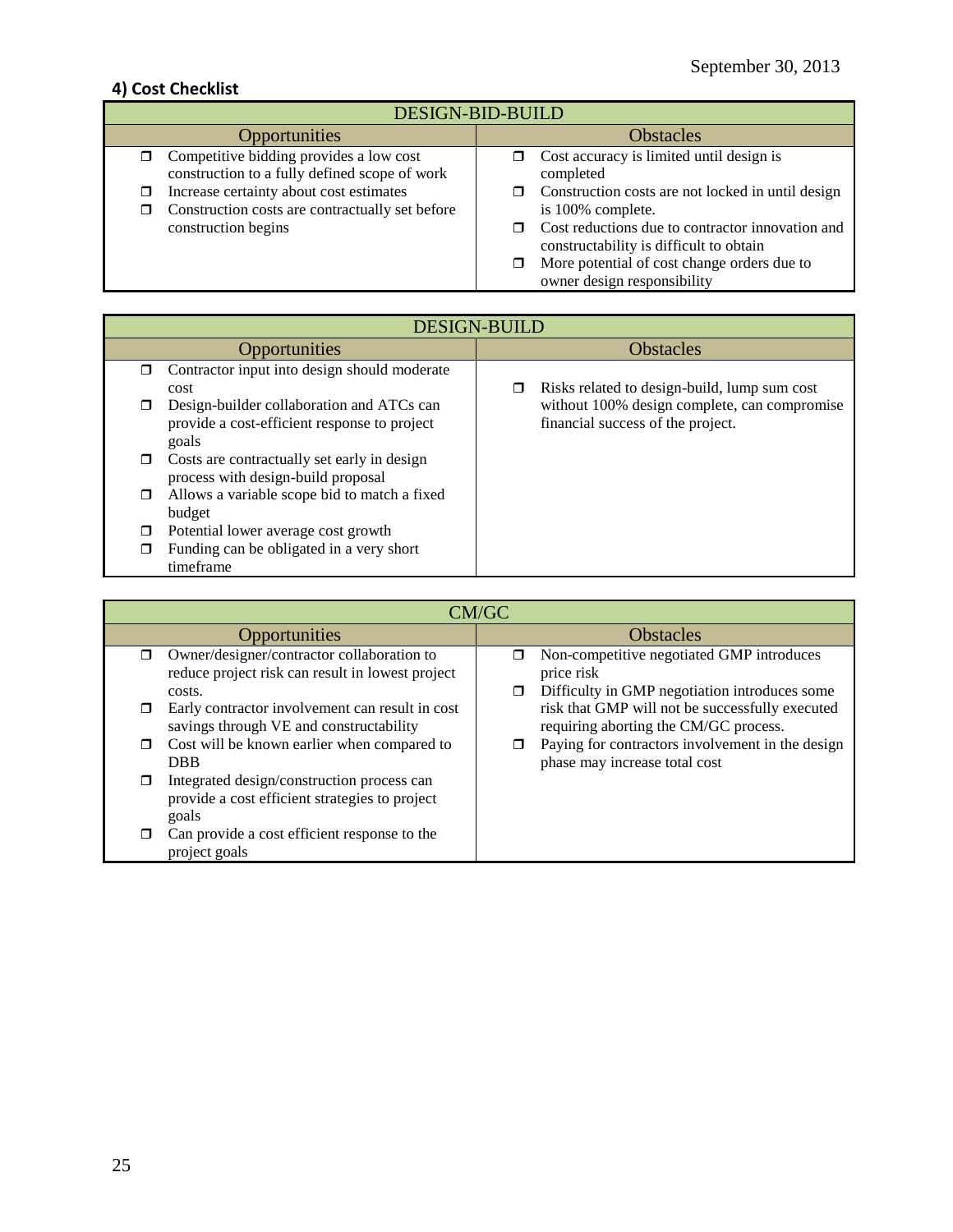### **5) Initial Risk Assessment**

Three sets of risk assessment checklists are provided to assist in an initial risk assessment relative to the selection of the delivery method:

- **A. Typical CDOT Transportation Project Risks**
- **B. General Project Risks Checklist**
- **C. Opportunities/Obstacles Checklist (relative to each delivery method)**

It is important to recognize that the initial risk assessment is to only ensure the selected delivery method can properly address the project risks. A more detailed level of risk assessment should be performed concurrently with the development of the procurement documents to ensure that project risks are properly allocated, managed, and minimized through the procurement and implementation of the project.

## *A. TYPICAL CDOT TRANSPORTATION PROJECT RISKS*

Following is a list of project risks that are frequently encountered on CDOT transportation projects and a discussion on how the risks are resolved through the different delivery methods.

**A.1: Site Conditions and Investigations** How unknown site conditions are resolved. For additional information on site conditions, refer to 23 CFR 635.109(a) at the following link: [http://ecfr.gpoaccess.gov/cgi/t/text/text-](http://ecfr.gpoaccess.gov/cgi/t/text/text-idx?c=ecfr&sid=91468e48c87a547c3497a5c19d640172&rgn=div5&view=text&node=23:1.0.1.7.23&idno=23#23:1.0.1.7.23.1.1.9)

[idx?c=ecfr&sid=91468e48c87a547c3497a5c19d640172&rgn=div5&view=text&node=23:1.0.1.](http://ecfr.gpoaccess.gov/cgi/t/text/text-idx?c=ecfr&sid=91468e48c87a547c3497a5c19d640172&rgn=div5&view=text&node=23:1.0.1.7.23&idno=23#23:1.0.1.7.23.1.1.9) [7.23&idno=23#23:1.0.1.7.23.1.1.9\)](http://ecfr.gpoaccess.gov/cgi/t/text/text-idx?c=ecfr&sid=91468e48c87a547c3497a5c19d640172&rgn=div5&view=text&node=23:1.0.1.7.23&idno=23#23:1.0.1.7.23.1.1.9)

### **DESIGN-BID-BUILD**

Site condition risks are generally best identified and mitigated during the design process prior to procurement to minimize the potential for change orders and claims when the schedule allows.

## **DESIGN-BUILD**

Certain site condition responsibilities can be allocated to the design-builder provided they are well defined and associated third party approval processes are well defined. Caution should be used as unreasonable allocation of site condition risk will result in high contingencies during bidding. CDOT should perform site investigations in advance of procurement to define conditions and avoid duplication of effort by proposers. At a minimum CDOT should perform the following investigations:

- 1) Basic design surveys
- 2) Hazardous materials investigations to characterize the nature of soil and groundwater contamination
- 3) Geotechnical baseline report to allow design-builders to perform proposal design without extensive additional geotechnical investigations

### **CM/GC**

CDOT, the designer, and the contractor can collectively assess site condition risks, identify the need to perform site investigations in order to reduce risks, and properly allocate risk prior to GMP.

### **A.2: Utilities**

### **DESIGN-BID-BUILD**

Utility risks are best allocated to CDOT, and mostly addressed prior to procurement to minimize potential for claims when the schedule allows.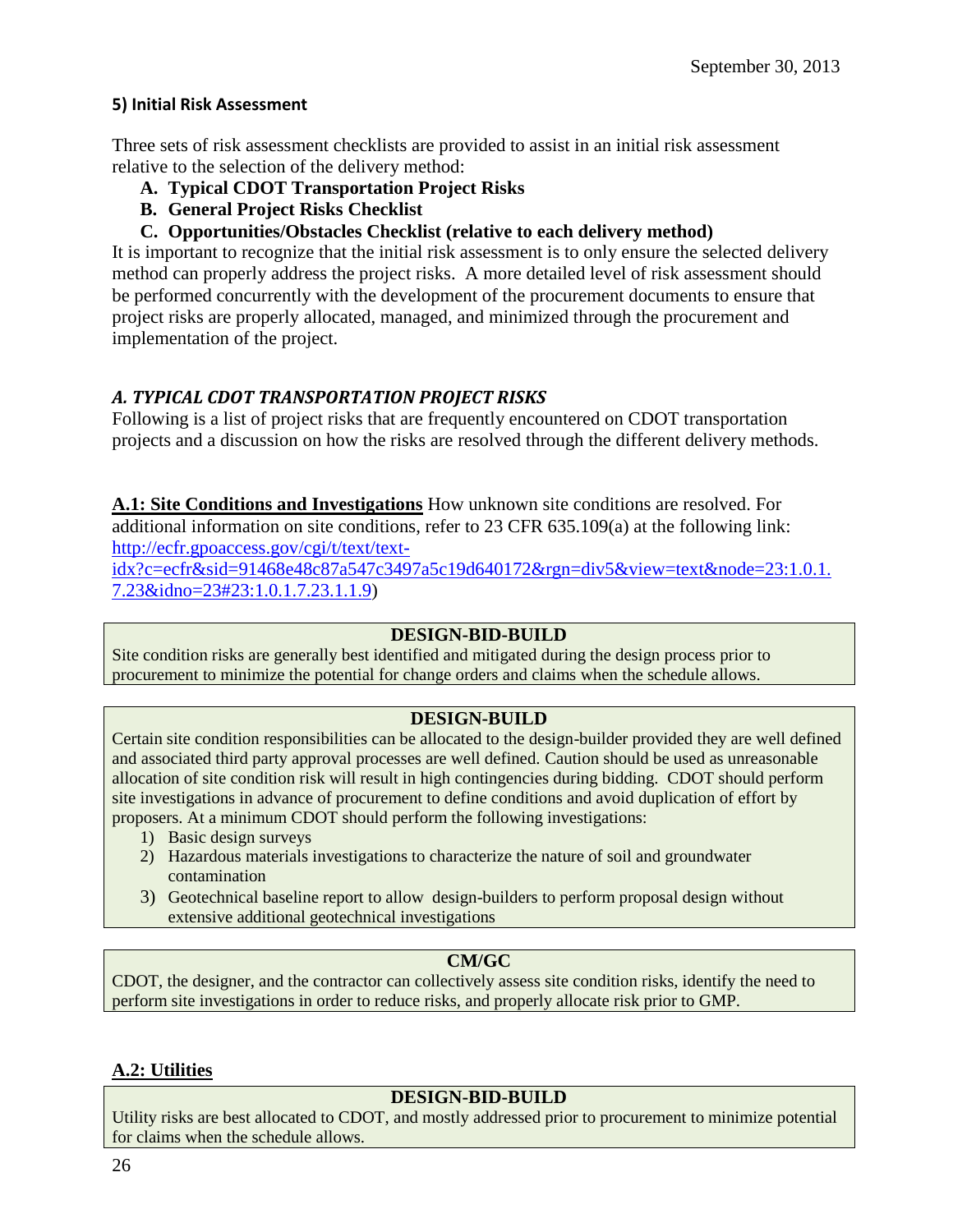#### **DESIGN-BUILD**

Utilities responsibilities need to be clearly defined in contract requirements, and appropriately allocated to both design-builder and CDOT:

*Private utilities (major electrical, gas, communication transmission facilities*): Need to define coordination and schedule risks as they are difficult for design-builder to price. Best to have utilities agreements before procurement. Note – by state regulation private utilities have schedule liability in design-build projects, but they need to be made aware of their responsibilities.

*Public Utilities*: Design and construction risks can be allocated to the design-builder, if properly incorporated into the contract requirements.

#### **CM/GC**

Can utilize a lower level of design prior to contracting and joint collaboration of CDOT, designer, and contractor in the further development of the design.

### **A.3: Railroads (if applicable)**

### **DESIGN-BID-BUILD**

Railroad risks are best resolved prior to procurement and relocation designs included in the project requirements when the schedule allows.

### **DESIGN-BUILD**

Railroad coordination and schedule risks should be well understood to be properly allocated and are often best assumed by CDOT. Railroad design risks can be allocated to the designer if well defined. Best to obtain an agreement with railroad defining responsibilities prior to procurement

#### **CM/GC**

Railroad impacts and processes can be resolved collaboratively by CDOT, designer, and contractor. A lengthy resolution process can delay the GMP negotiations.

#### **A.4: Drainage/Water Quality Best Management Practices (construction and permanent)**

Both drainage and water quality often involve third party coordination that needs to be carefully assessed with regard to risk allocation. Water quality in particular is not currently well defined, complicating the development of technical requirements for projects.

Important questions to assess:

1) Do criteria exist for compatibility with third party offsite system (such as an OSP (Outfall System Plan))?

2) Is there an existing cross-drainage undersized by CDOT Criteria?

3) Can water quality requirements be precisely defined? Is right-of-way adequate?

### **DESIGN-BID-BUILD**

Drainage and water quality risks are best designed prior to procurement to minimize potential for claims when the schedule allows.

### **DESIGN-BUILD**

Generally, CDOT is in the best position to manage the risks associated with third party approvals regarding compatibility with offsite systems, and should pursue agreements to define requirements for the design-builder.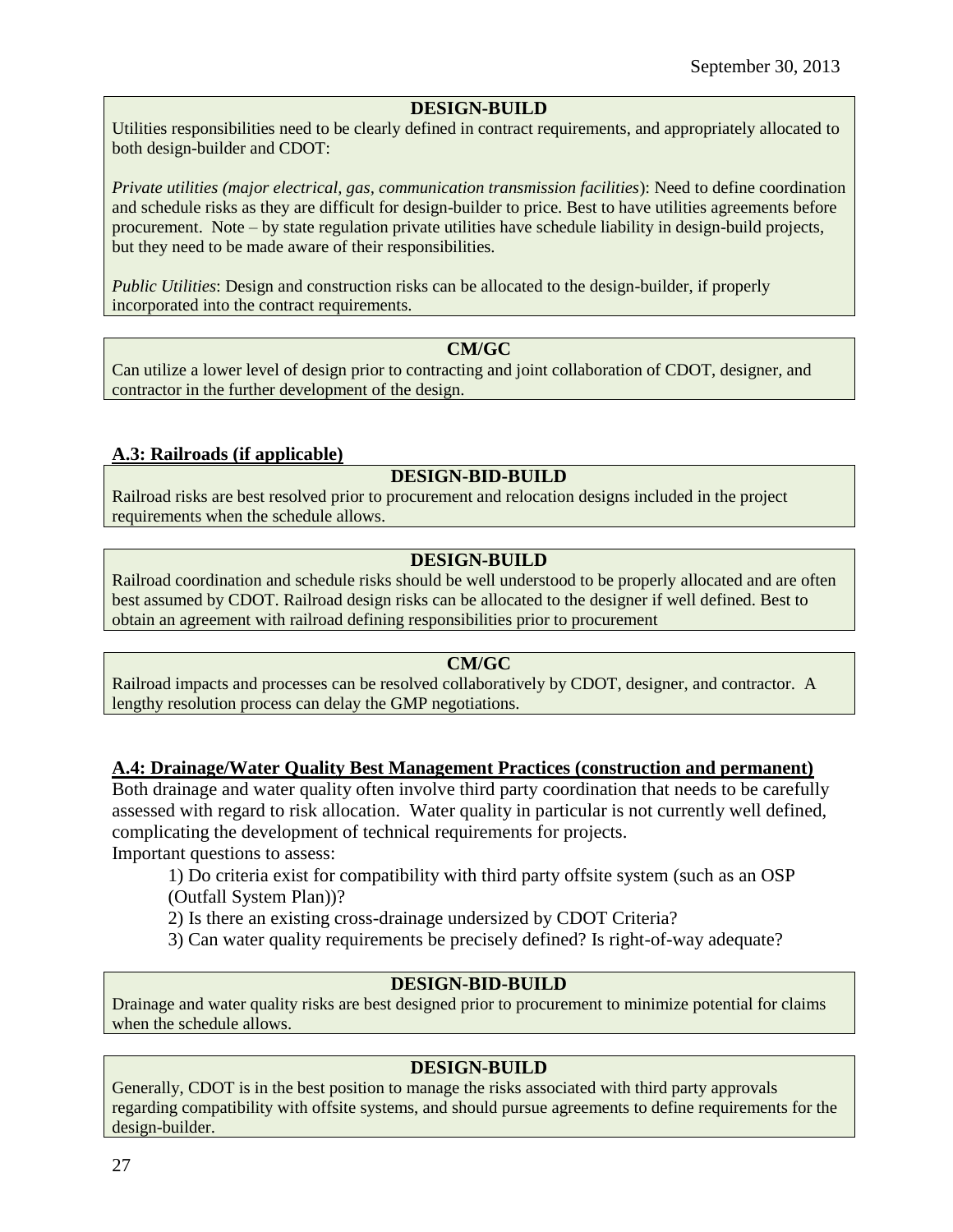## **CM/GC**

CDOT, the designer, and the contractor can collectively assess drainage risks and coordination and approval requirements, and minimize and define requirements and allocate risks prior to GMP.

#### **A.5: Environmental**: Meeting environmental document commitments, (noise, 4(f) and historic, wetlands, endangered species, etc.)

#### **DESIGN-BID-BUILD**

Risk is best mitigated through design prior to procurement when the schedule allows.

#### **DESIGN-BUILD**

Certain environmental approvals and processes that can be fully defined can be allocated to the designbuilder. Agreements or MOUs with approval agencies prior to procurement is best to minimize risks.

#### **CM/GC**

Environmental risks and responsibilities can be collectively identified, minimized, and allocated by CDOT, the designer, and the contractor prior to GMP

**A.6: Third Party Involvement:** Timeliness and impact of third party involvement (funding partners, adjacent municipalities, adjacent property owners, project stakeholders, FHWA, PUC)

#### **DESIGN-BID-BUILD**

Third party risk is best mitigated through design process prior to procurement to minimize potential for change orders and claims when the schedule allows.

#### **DESIGN-BUILD**

Third party approvals and processes that can be fully defined can be allocated to the design-builder. Agreements or MOUs with approval agencies prior to procurement is best to minimize risks.

#### **CM/GC**

Third party approvals can be resolved collaboratively by CDOT, designer, and contractor.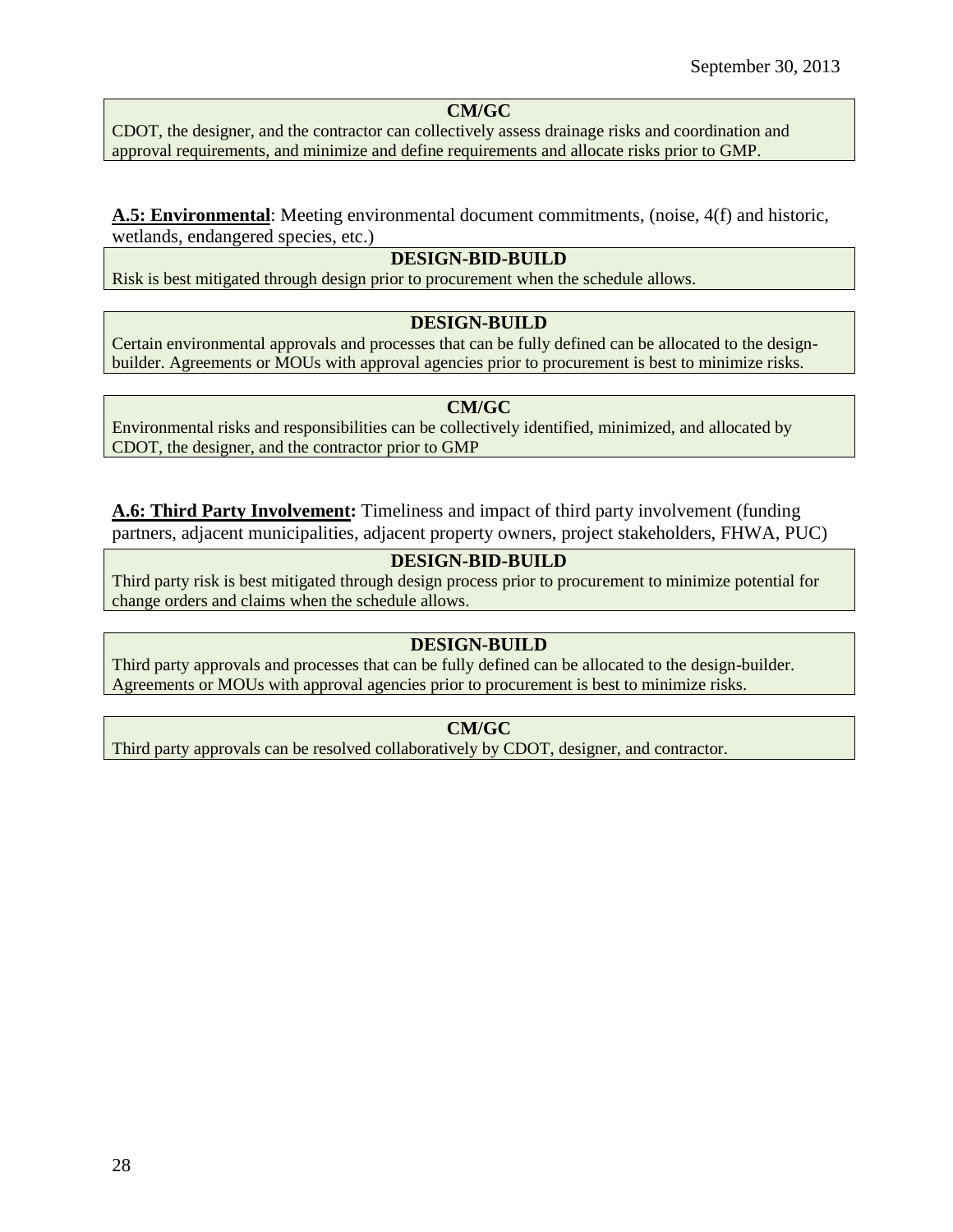## *B. GENERAL PROJECT RISK CHECKLIST (items to consider when assessing risk)*

| <b>Environmental Risks</b>                                                                                                                                                                                                                                                                                                                                                                                                            | <b>External Risks</b>                                                                                                                                                                                                                                                                                                                                                                                                                                      |  |
|---------------------------------------------------------------------------------------------------------------------------------------------------------------------------------------------------------------------------------------------------------------------------------------------------------------------------------------------------------------------------------------------------------------------------------------|------------------------------------------------------------------------------------------------------------------------------------------------------------------------------------------------------------------------------------------------------------------------------------------------------------------------------------------------------------------------------------------------------------------------------------------------------------|--|
| Delay in review of environmental<br>σ<br>documentation<br>Challenge in appropriate environmental<br>◘<br>documentation<br>Defined and non-defined hazardous waste<br>σ<br>Environmental regulation changes<br>σ<br>Environmental impact statement (EIS) required<br>□<br>NEPA/404 Merger Process required<br>$\Box$<br>Environmental analysis on new alignments<br>σ<br>required                                                      | Stakeholders request late changes<br>□<br>Influential stakeholders request additional needs<br>$\Box$<br>to serve their own commercial purposes<br>Local communities pose objections<br>σ<br>Community relations<br>$\Box$<br>Conformance with regulations/guidelines/<br>$\Box$<br>design criteria<br>Intergovernmental agreements and jurisdiction<br>$\Box$                                                                                             |  |
| <b>Third-Party Risks</b>                                                                                                                                                                                                                                                                                                                                                                                                              | <b>Geotechnical and Hazmat Risks</b>                                                                                                                                                                                                                                                                                                                                                                                                                       |  |
| Unforeseen delays due to utility owner and<br>σ<br>third-party<br>Encounter unexpected utilities during<br>◘<br>construction<br>Cost sharing with utilities not as planned<br>$\Box$<br>Utility integration with project not as planned<br>$\Box$<br>Third-party delays during construction<br>$\Box$<br>Coordination with other projects<br>$\Box$<br>Coordination with other government agencies<br>$\Box$                          | Unexpected geotechnical issues<br>□<br>Surveys late and/or in error<br>□<br>Hazardous waste site analysis incomplete or in<br>0<br>error<br>Inadequate geotechnical investigations<br>0<br>Adverse groundwater conditions<br>$\Box$<br>Other general geotechnical risks<br>$\Box$                                                                                                                                                                          |  |
| Right-of-Way/ Real Estate Risks                                                                                                                                                                                                                                                                                                                                                                                                       | Design Risks                                                                                                                                                                                                                                                                                                                                                                                                                                               |  |
| Railroad involvement<br>◘<br>Objections to ROW appraisal take more time<br>$\Box$<br>and/or money<br>Excessive relocation or demolition<br>$\Box$<br>Acquisition ROW problems<br>0<br>Difficult or additional condemnation<br>$\Box$<br>Accelerating pace of development in project<br>$\Box$<br>corridor<br>Additional ROW purchase due to alignment<br>σ<br>change                                                                  | Design is incomplete/ Design exceptions<br>σ<br>Scope definition is poor or incomplete<br>$\Box$<br>Project purpose and need are poorly defined<br>$\Box$<br>Communication breakdown with project team<br>$\Box$<br>Pressure to delivery project on an accelerated<br>$\Box$<br>schedule<br>Constructability of design issues<br>σ.<br>Project complexity (scope, schedule, objectives,<br>$\Box$<br>cost, and deliverables are not clearly<br>understood) |  |
| <b>Organizational Risks</b>                                                                                                                                                                                                                                                                                                                                                                                                           | <b>Construction Risks</b>                                                                                                                                                                                                                                                                                                                                                                                                                                  |  |
| Inexperienced staff assigned<br>◘<br>Losing critical staff at crucial point of the<br>σ<br>project<br>Functional units not available or overloaded<br>0<br>No control over staff priorities<br>σ<br>Lack of coordination/communication<br>$\Box$<br>Local agency issues<br>$\Box$<br>Internal red tape causes delay getting approvals,<br>$\Box$<br>decisions<br>Too many projects/new priority project<br>□<br>inserted into program | Pressure to delivery project on an accelerated<br>schedule.<br>Inaccurate contract time estimates<br>σ<br>Construction QC/QA issues<br>σ.<br>Unclear contract documents<br>$\Box$<br>Problem with construction sequencing/staging/<br>$\Box$<br>phasing<br>Maintenance of Traffic/ Work Zone Traffic<br>Ο.<br>Control                                                                                                                                      |  |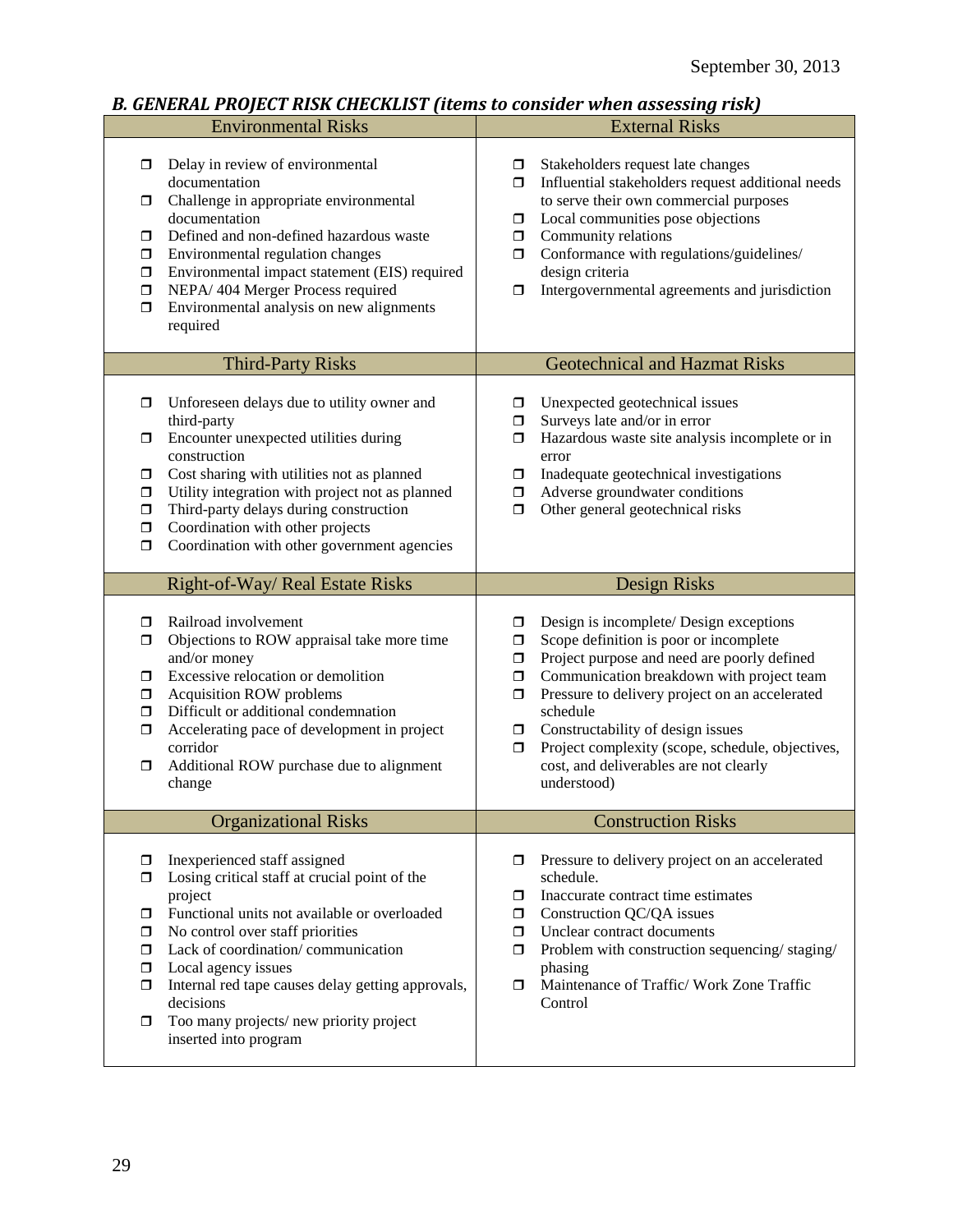# *C. RISK OPPORTUNITIES/OBSTACLES CHECKLIST (relative to each delivery method)*

| DESIGN-BID-BUILD |  |
|------------------|--|
|                  |  |

| DLUIOIT DID DUILD                                        |                                                         |  |
|----------------------------------------------------------|---------------------------------------------------------|--|
| <b>Opportunities</b>                                     | <b>Obstacles</b>                                        |  |
| Risks managed separately through design, bid,<br>π       | Owner accepts risks associated with project<br>σ        |  |
| build is expected easier                                 | complexity (the inability of designer to be all-        |  |
| Risk allocation is most widely understood/used<br>◘      | knowing about construction) and project                 |  |
| Opportunity to avoid or mitigate risk through<br>□       | unknowns                                                |  |
| complete design                                          | Low-bid related risks<br>⊓                              |  |
| Risks related to environmental, railroads, and<br>$\Box$ | Potential for misplaced risk through prescriptive<br>◻  |  |
| third party involvement are best resolved prior          | specifications                                          |  |
| to procurement                                           | Innovative risk allocation is difficult to obtain<br>⊓  |  |
| Utilities and ROW best allocated to CDOT and<br>$\Box$   | Limited industry input in contract risk allocation<br>◻ |  |
| mostly addressed prior to procurement to                 | Change order risks can be greater<br>□                  |  |
| minimize potential for claim                             | Contractor may avoid risks<br>П                         |  |
| Project can be shelved while resolving risks             |                                                         |  |

|        | <b>DESIGN-BUILD</b>                                |        |                                                    |  |
|--------|----------------------------------------------------|--------|----------------------------------------------------|--|
|        | Opportunities                                      |        | <b>Obstacles</b>                                   |  |
| $\Box$ | Performance specifications can allow for           | 0      | Need a detailed project scope, description etc.,   |  |
|        | alternative risk allocations to the design builder |        | for the RFP to get accurate/comprehensive          |  |
|        | Risk-reward structure can be better defined        |        | responses to the RFP (Increased RFP costs may      |  |
|        | Innovative opportunities to allocate risks to      |        | limit bidders)                                     |  |
|        | different parties (e.g., schedule, means and       |        | Limited time to resolve risks                      |  |
|        | methods, phasing)                                  | Ω      | Additional risks allocated to designers for errors |  |
|        | Opportunity for industry review of risk            |        | and omissions, claims for change orders            |  |
|        | allocation (draft RFP, ATC processes)              | $\Box$ | Unknowns and associated risks need to be.          |  |
|        | Avoid low-bid risk in procurement                  |        | carefully allocated through a well-defined scope   |  |
|        | Contractor will help identify risks related to     |        | and contract                                       |  |
|        | environmental, railroads, ROW, and utilities       | $\Box$ | Risks associated with agreements when design is    |  |
| ⊓      | Designers and contractors can work toward          |        | not completed                                      |  |
|        | innovative solutions to, or avoidance of,          |        | Poorly defined risks are expensive                 |  |
|        | unknowns                                           |        | Contractor may avoid risks or drive consultant     |  |
|        |                                                    |        | to decrease cost at risk to quality                |  |

| CM/GC                                                                                                                                           |                                                                                                                                                                                         |  |  |  |
|-------------------------------------------------------------------------------------------------------------------------------------------------|-----------------------------------------------------------------------------------------------------------------------------------------------------------------------------------------|--|--|--|
| Opportunities                                                                                                                                   | <b>Obstacles</b>                                                                                                                                                                        |  |  |  |
| Contractor can have a better understanding of<br>$\Box$<br>the unknown conditions as design progresses                                          | Lack of motivation to manage small quantity<br>□<br>costs                                                                                                                               |  |  |  |
| Innovative opportunities to allocate risks to<br>$\Box$<br>different parties (e.g., schedule, means and<br>methods, phasing)                    | Increase costs for non-proposal items<br>Disagreement among Designer-Contractor-<br>Owner can put the process at risk                                                                   |  |  |  |
| Opportunities to manage costs risks through<br>$\Box$<br>CM/GC involvement                                                                      | If GMP cannot be reached, additional low-bid<br>$\Box$<br>risks appear                                                                                                                  |  |  |  |
| Contractor will help identify and manage risk<br>□<br>Agency still has considerable involvement with<br>π<br>third parties to deal with risks   | Limited to risk capabilities of CM/GC<br>$\Box$<br>Designer-contractor-agency disagreements can<br>add delays                                                                           |  |  |  |
| Avoids low-bid risk in procurement<br>Ω<br>More flexibility and innovation available to<br>$\Box$<br>deal with unknowns early in design process | Strong agency management is required to<br>⊓<br>negotiate/optimize risks<br>Discovery of unknown conditions can drive up<br>□<br>GMP, which can be compounded in phased<br>construction |  |  |  |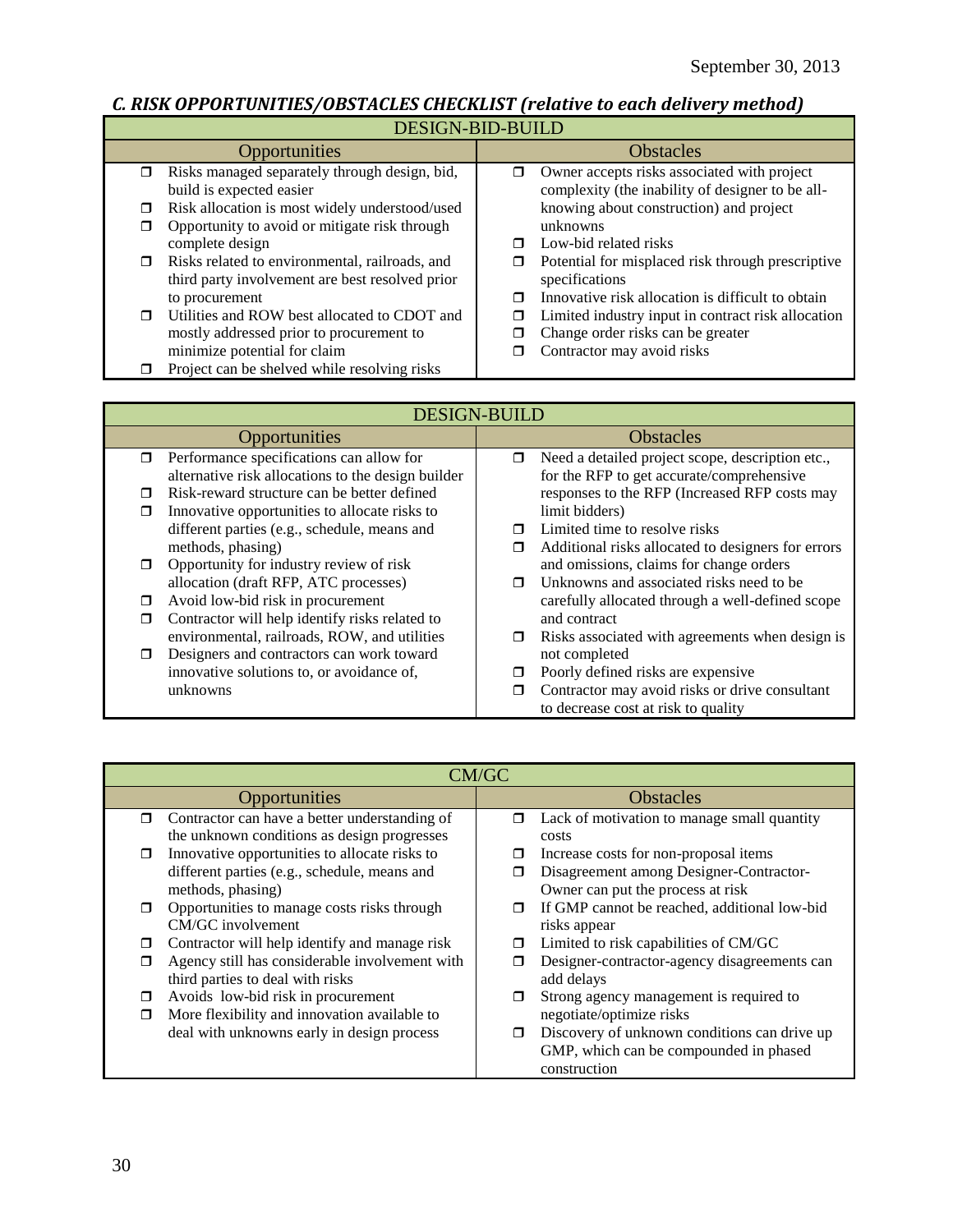## **6) Staff Experience/Availability Checklist**

| DESIGN-BID-BUILD                                                                                                                                              |                                                                                                                                                                                                                     |  |  |
|---------------------------------------------------------------------------------------------------------------------------------------------------------------|---------------------------------------------------------------------------------------------------------------------------------------------------------------------------------------------------------------------|--|--|
| Opportunities                                                                                                                                                 | <b>Obstacles</b>                                                                                                                                                                                                    |  |  |
| Agency, contractors and consultants have high<br>level of experience with the traditional system<br>Designers can be more interchangeable<br>between projects | Can require a high level of agency staffing of<br>technical resources<br>Staff's responsibilities are spread out over a<br>longer design period<br>Can require staff to have full breadth of<br>technical expertise |  |  |

| <b>DESIGN-BUILD</b>                                                                                                 |                                                                                                                                                                                                                                |  |  |
|---------------------------------------------------------------------------------------------------------------------|--------------------------------------------------------------------------------------------------------------------------------------------------------------------------------------------------------------------------------|--|--|
| <b>Opportunities</b>                                                                                                | <b>Obstacles</b>                                                                                                                                                                                                               |  |  |
| Less agency staff required due to the sole<br>source nature of DB<br>Opportunity to grow agency staff by learning a | Limitation of availability of staff with skills,<br>knowledge and personality to manage DB<br>projects                                                                                                                         |  |  |
| new process                                                                                                         | Existing staff may need additional training to<br>address their changing roles<br>□ Need to "mass" agency management and<br>technical resources at critical points in process<br>(i.e., RFP development, design reviews, etc.) |  |  |

| CM/GC                                                                                                          |                                                                                                                                                                                              |  |  |
|----------------------------------------------------------------------------------------------------------------|----------------------------------------------------------------------------------------------------------------------------------------------------------------------------------------------|--|--|
| <b>Opportunities</b>                                                                                           | <b>Obstacles</b>                                                                                                                                                                             |  |  |
| Agency can improve efficiencies by having<br>more project managers on staff rather than<br>specialized experts | Strong committed owner project management is<br>important to success<br>Limitation of availability of staff with skills,                                                                     |  |  |
| Smaller number of technical staff required<br>through use of consultant designer                               | knowledge and personality to manage CMGC<br>projects<br>Existing staff may need additional training to<br>address their changing roles<br>Agency must learn how to negotiate GMP<br>projects |  |  |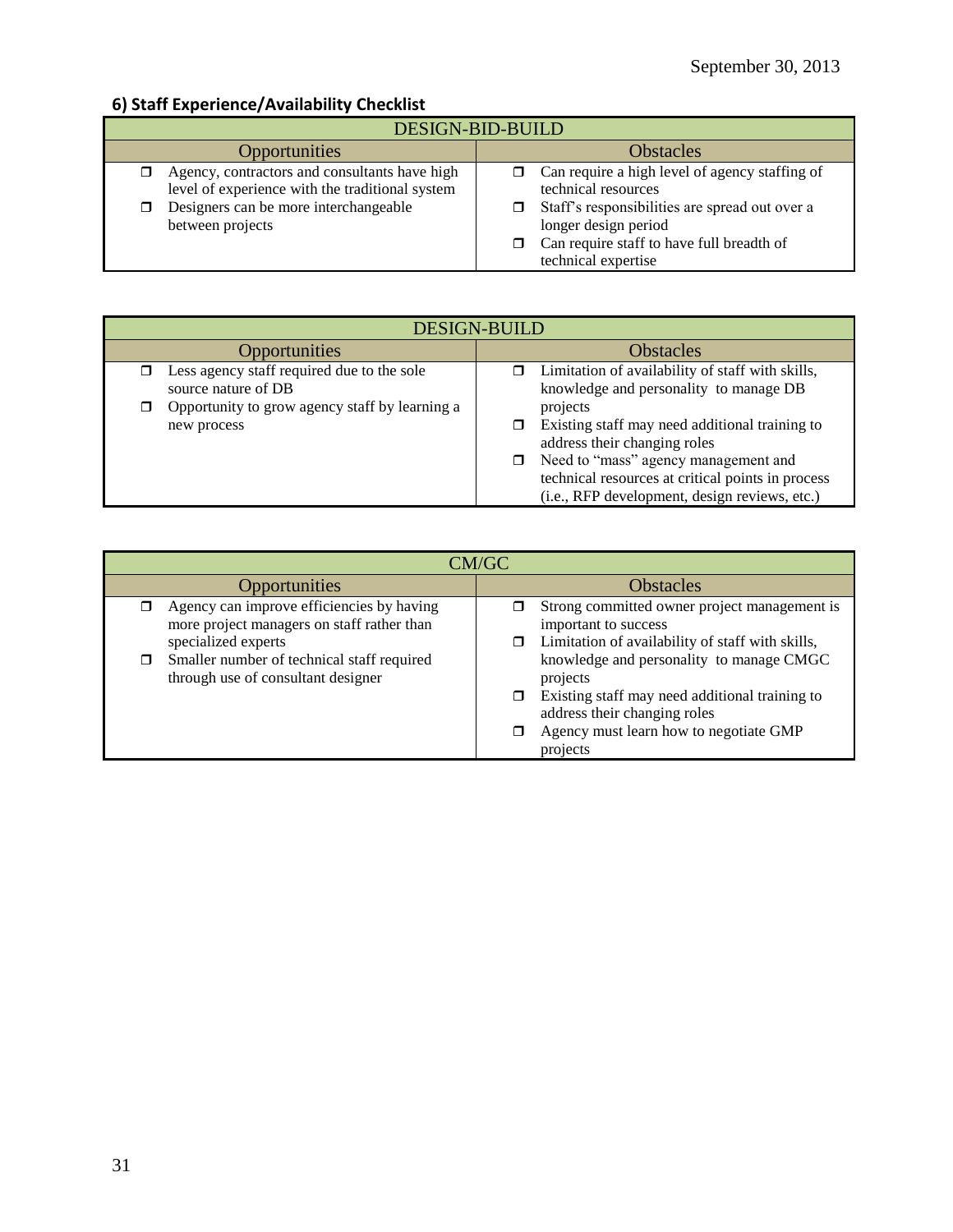# **7) Level of Oversight and Control Checklist**

| DESIGN-BID-BUILD |                                               |                  |                                             |  |
|------------------|-----------------------------------------------|------------------|---------------------------------------------|--|
| Opportunities    |                                               | <b>Obstacles</b> |                                             |  |
| π.               | Full owner control over a linear design and   |                  | Requires a high-level of oversight          |  |
|                  | construction process                          |                  | Increased likelihood of claims due to owner |  |
| □                | Oversight roles are well understood           |                  | design responsibility                       |  |
| □                | Contract documents are typically completed in |                  | Limited control over an integrated          |  |
|                  | a single package before construction begins   |                  | design/construction process                 |  |
|                  | Multiple checking points through three linear |                  |                                             |  |
|                  | phases: design-bid-build                      |                  |                                             |  |
|                  | Maximum control over design                   |                  |                                             |  |

| <b>DESIGN-BUILD</b> |                                                                               |                  |                                                     |
|---------------------|-------------------------------------------------------------------------------|------------------|-----------------------------------------------------|
| Opportunities       |                                                                               | <b>Obstacles</b> |                                                     |
| ο.                  | A single entity responsibility during project                                 | π.               | Can require high level of design oversight          |
|                     | design and construction                                                       |                  | Can require high level of quality assurance         |
| σ.                  | Continuous execution of design and build                                      |                  | oversight                                           |
| ◻                   | Getting input from construction to enhance<br>constructability and innovation |                  | Limitation on staff with DB oversight<br>experience |
| σ                   | Overall project planning and scheduling is                                    |                  | Less owner control over design                      |
|                     | established by one entity                                                     |                  | Control over design relies on proper                |
|                     |                                                                               |                  | development of technical requirements               |

| CM/GC                                                                              |                                                            |  |  |  |
|------------------------------------------------------------------------------------|------------------------------------------------------------|--|--|--|
| Opportunities                                                                      | <b>Obstacles</b>                                           |  |  |  |
| Preconstruction services are provided by the<br>□<br>construction manager          | Agency must have experienced staff to oversee<br>the CM/GC |  |  |  |
| Getting input from construction to enhance<br>◻<br>constructability and innovation | Higher level of cost oversight required                    |  |  |  |
| Provides owner control over an integrated<br>□<br>design/construction process      |                                                            |  |  |  |